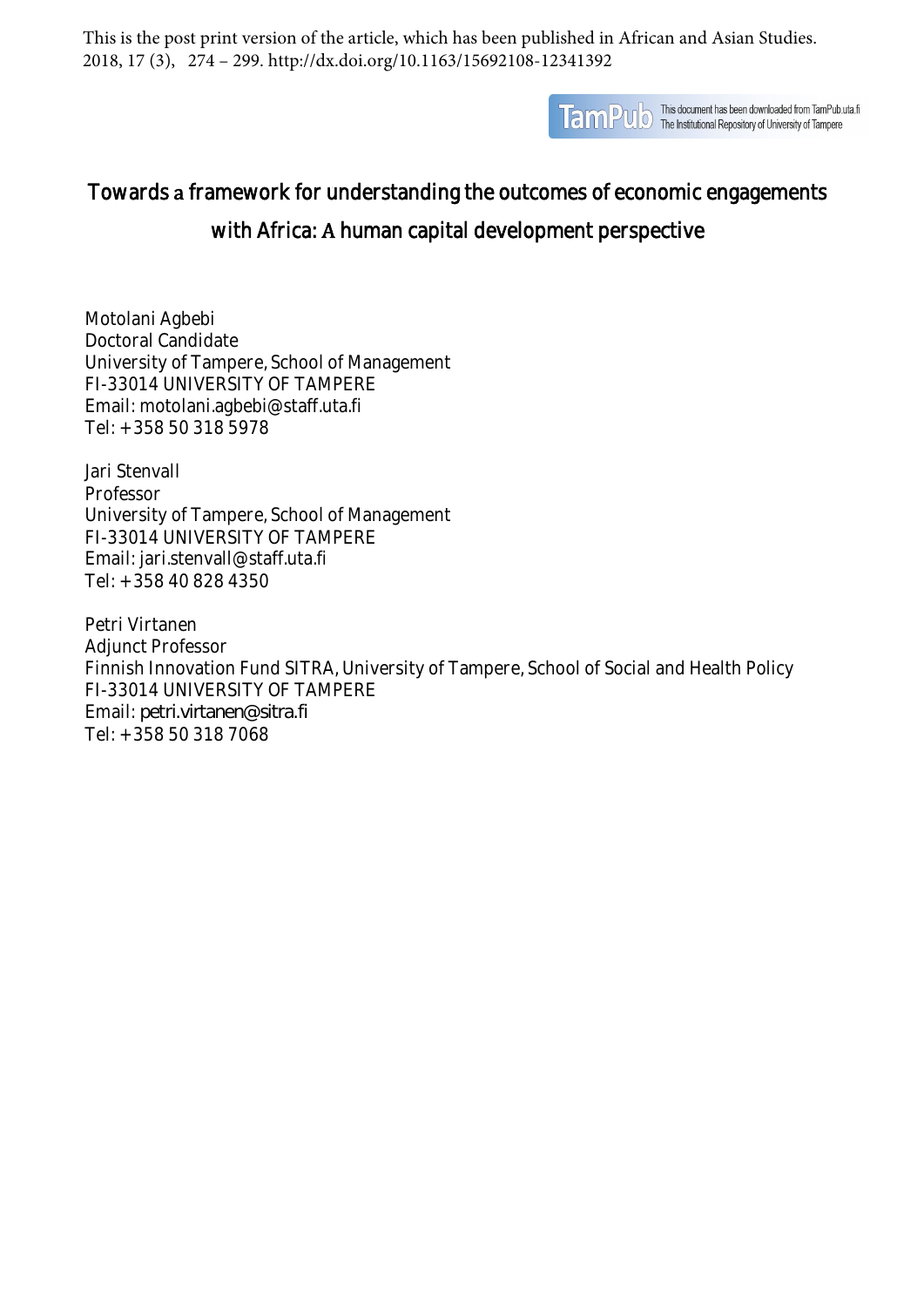# Towards a framework for understanding the outcomes of economic engagements with Africa:  $A$  human capital development perspective

Abstract: In the last few decades, the world has experienced significant economic and political transformation, which has led to adjustments in economic interaction between countries. However, this new pattern of economic engagement has not attracted adequate investigation from management researchers. This paper aims to fill this gap in the literature by advancing a conceptual framework that can guide researchers towards investigating new patterns of economic engagement across countries. Chinese economic engagement in Africa is used to exemplify how the conceptual framework can be used. The paper concludes by providing directions for research.

Key words: Human capital development, economic engagement, economic development.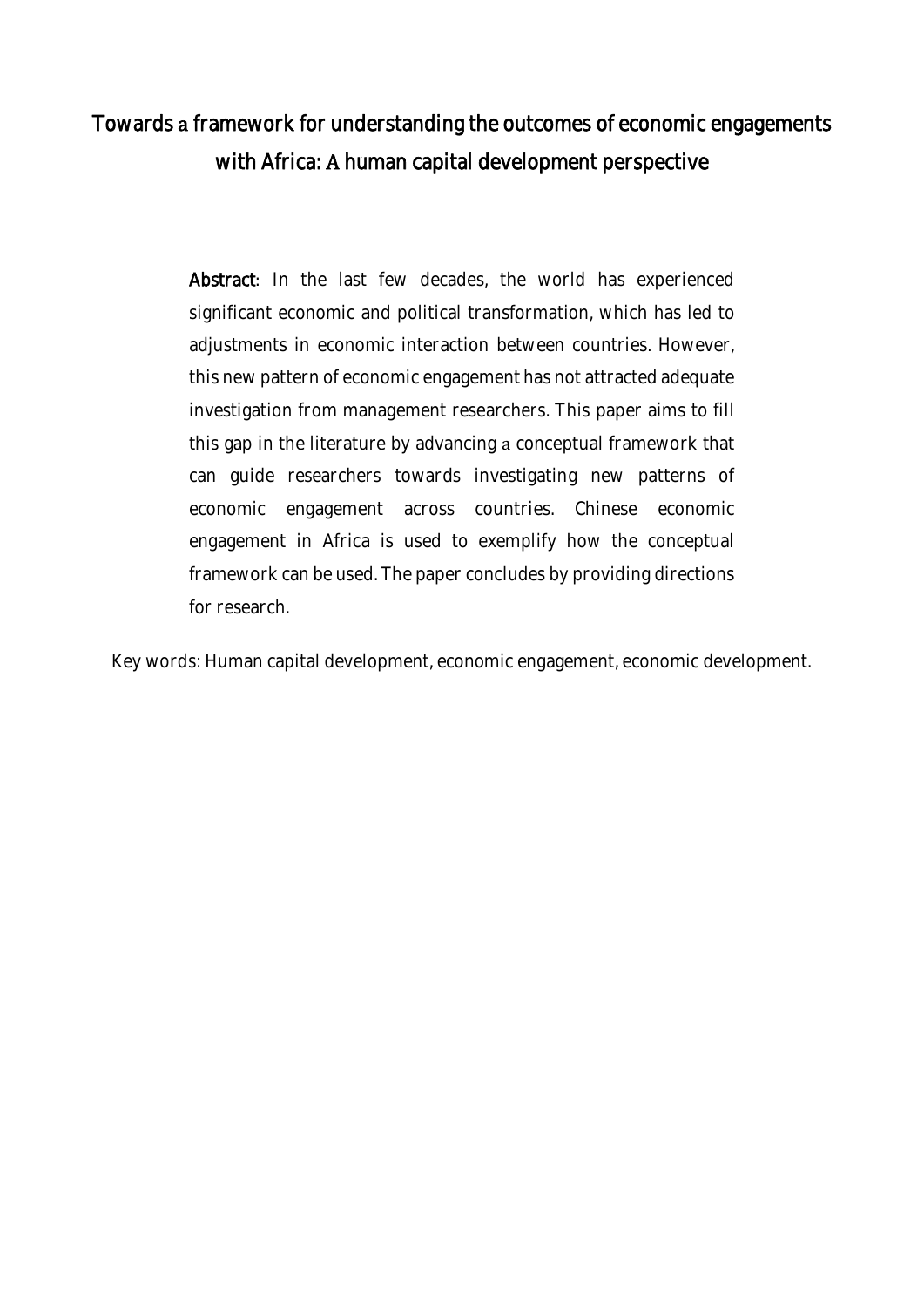### Introduction

In the last few decades, the world has experienced major economic and political transformation. These changes have led to significant adjustments in the way regional blocks and nations interact with each other (Sohn 2012; Desai and Vreeland 2014). According to Desai and Vreeland (2014), the value of South-South trade has exceeded North-South trade by US\$2.2 trillion. Undoubtedly, this has created new dynamics in the discourse of development and economic engagement, which impact on African countries. For example, it is possible to identify at least three features of the new forms of economic engagement that are relevant to Africa's quest for development (Sohn 2012). This has hitherto been neglected, especially by international management researchers. Specifically, three features of the new forms of economic engagement have opened up new avenues for research on Africa: (1) the emergence and growing economic engagement among the BRICS countries (Brazil, Russia, India, China, South Africa), (2) the broader increasing economic engagement within developing countries (South-South), and (3) intra-continental/regional economic engagement, especially between a more developed country within a region or continent and its neighbours (ASEAN – Association of South-East Asian Nations, EU - European Union, NAFTA - North American Free trade Agreement, etcetera) (Desai and Vreeland 2011; Sohn 2012). An example of this is the increasing and significant influence of South Africa within Sub-Saharan Africa. As an anecdote, it has been reported that Brazil has more embassies in Africa than does the United Kingdom (Desai and Vreeland 2014).

New developments signal the need to investigate the implications of these developments for African business organisations and nation-states in general. We argue that there is also the need to approach these developments from the point of view of management science. We would also like to stress that even though there has been recent research interest among management researchers in the economic engagement between the developed and transitional economies of the former Soviet countries (for example, Meyer 2001; Peng et al. 2008), an adequate and overarching framework aimed at understanding the big picture of these phenomena remains wanting.

We advocate the view that the new features of economic engagement have indeed highlighted significant openings for research in all areas of management. However, research has thus far failed to take up the opportunity partly because of the absence of a framework within which to investigate the phenomenon and partly because of the failure to identify and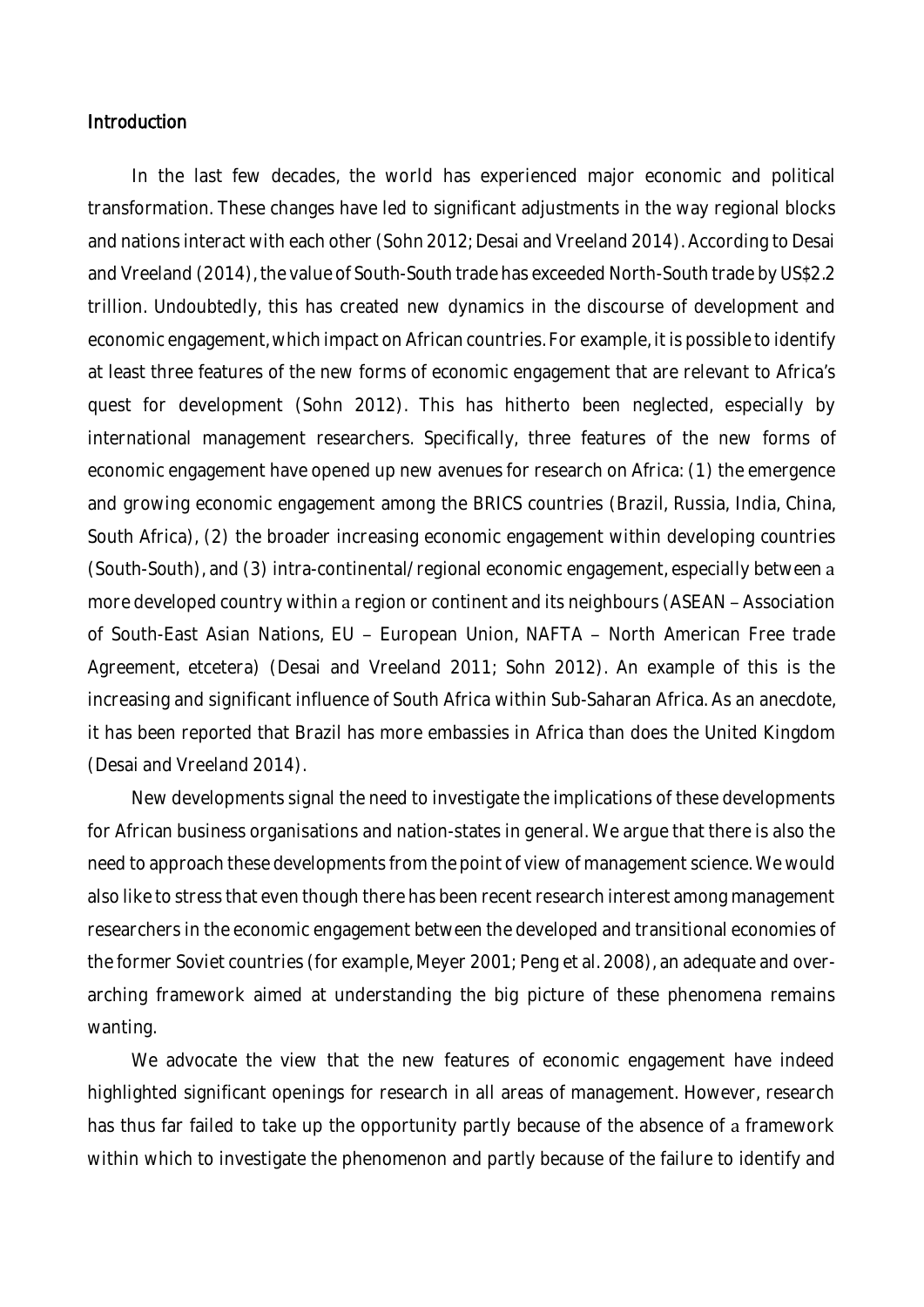articulate the rationale for investigating this new international phenomenon. We note that other disciplines, such as economics, international relations and political science, have recognised and embraced this discourse in their research and theories (for example, Wenping 2007). Similarly, though to a limited extent, international business researchers have also delved into this area of investigation (for example, Boateng and Glaister 2002; Boddewyn and Brewer 1994; Leung et al. 2005). To summarise, mainstream management researchers, especially those concerned about international development, have not shown adequate interest in the new discourse and phenomenon pertaining to the new pattern and changing landscape of economic engagement in the contemporary era of globalisation.

Based on the changing landscape of economic engagements and its implication for research pertaining to its potentials for nation-states and organisations in Africa, this conceptual article has two broad aims. The first is to articulate and present a conceptual framework that can guide management researchers in understanding how the new features of economic engagement can benefit nation-states and business organisations. We argue that this framework, based on  $a$  human capital perspective, can be used to investigate policy transfer, the diffusion of management and technological innovation as well as other broader questions relating to how organisations can harness or appropriate the benefits of economic engagement to achieve organisational objectives. The framework advanced in this article can enable management researchers to investigate how bilateral arrangements interact with the national context to impact business organisations. Our second aim is to present an example of how the framework can be deployed to demonstrate how Chinese economic engagements (CEE) in Africa might influence human capital development.

To achieve the aim of the article, the existing literature on dependency and human capital theories will be reviewed to provide the foundation for a conceptual framework for understanding and investigating the new forms of economic engagement. In addition, the literature on CEE in Africa will be used to further demonstrate the utility of the conceptual framework for the study of economic engagements generally. Within the context of CEE in Africa, the discipline of management can investigate how CEE in Africa can be leveraged by African nations to build their human capital at the national and organisational levels. The indicative objectives of this research area can be as follows:

- 1. To analyse the nature and characteristics of CEE in Africa;
- 2. To examine respective African governments' approach to appropriating the benefits of CEE to build human capital;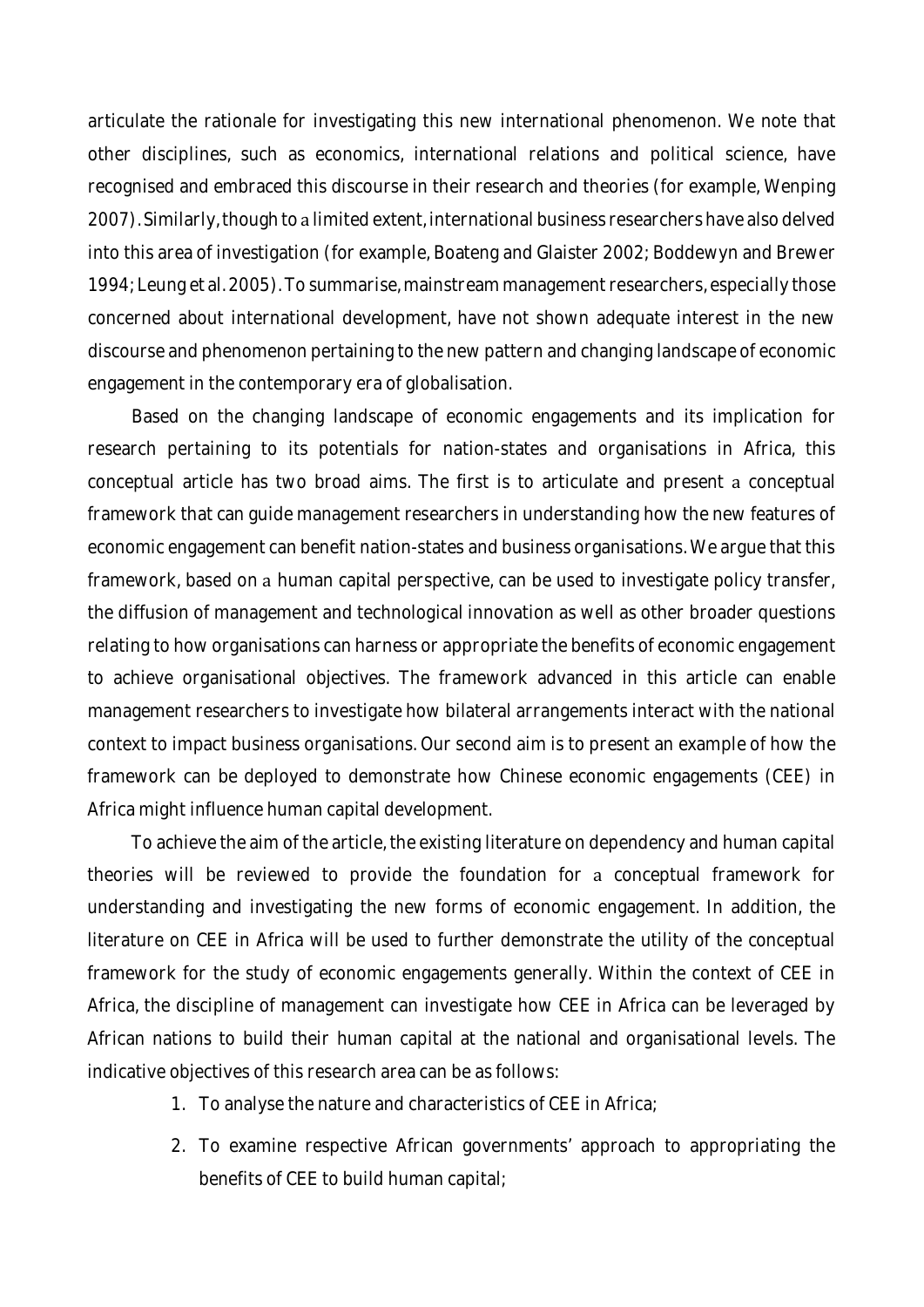3. To investigate the impact of CEE on human capital development in Africa.

### Towards a Conceptual Framework and Elements of the Problematic

The conceptual framework advanced here is predicated on the assumption that understanding the *outcomes* or *potential outcomes* of the new patterns of economic engagement between Africa and its new economic 'partners' will require broader analyses of three key variables: the *nature and dynamics of the economic engagement* such as historical ties (Wenping 2002); the contextual background of the 'nation-state' involved in the relationship for example its cultural and economic endowment (Leung et al. 2005) and the degree of 'readiness' of the nation-state and its constituent organisations and national institutions to appropriate the benefits of the economic engagement, such as its vision and policy framework, which will enable the exploitation of the benefits of the relationship (Stone 1999).

It should be noted that the elements in the construct are by no means exhaustive, neither are they relevant for every research on new patterns of economic engagement; instead, the framework illustrates some of the relevant variables that can impact on the outcomes of the engagement. Dependency theory and human capital theory are used to set the theoretical foundation of the framework. The main features of the theory will be elaborated in an exemplification of how the framework can be applied. The conceptual framework is presented in figure 1.

One of the variables put forward in this framework are the *nature and dynamics of the* economic engagement. The authors argue that to understand the benefits and potential outcomes of economic engagement, it is important to understand the dependency relationship between the nations involved, their historical, cultural and economic ties as well as the dynamics of the relationship between the nation-states (in other words, the dependency relationship). Similarly, the area of engagement (for example, trade, investment and aid) needs to be analysed since each area has its unique potential for benefits, costs and the shaping of relations. Researchers will also do well if they analyse the type of engagement (for example, South-South, North-South, within BRICS, intra-continental etcetera). This analysis is vital because it can determine the dependency relations and the potential for the exploitation and appropriation of benefits in the relationship. It is also critical to analyse the motives of the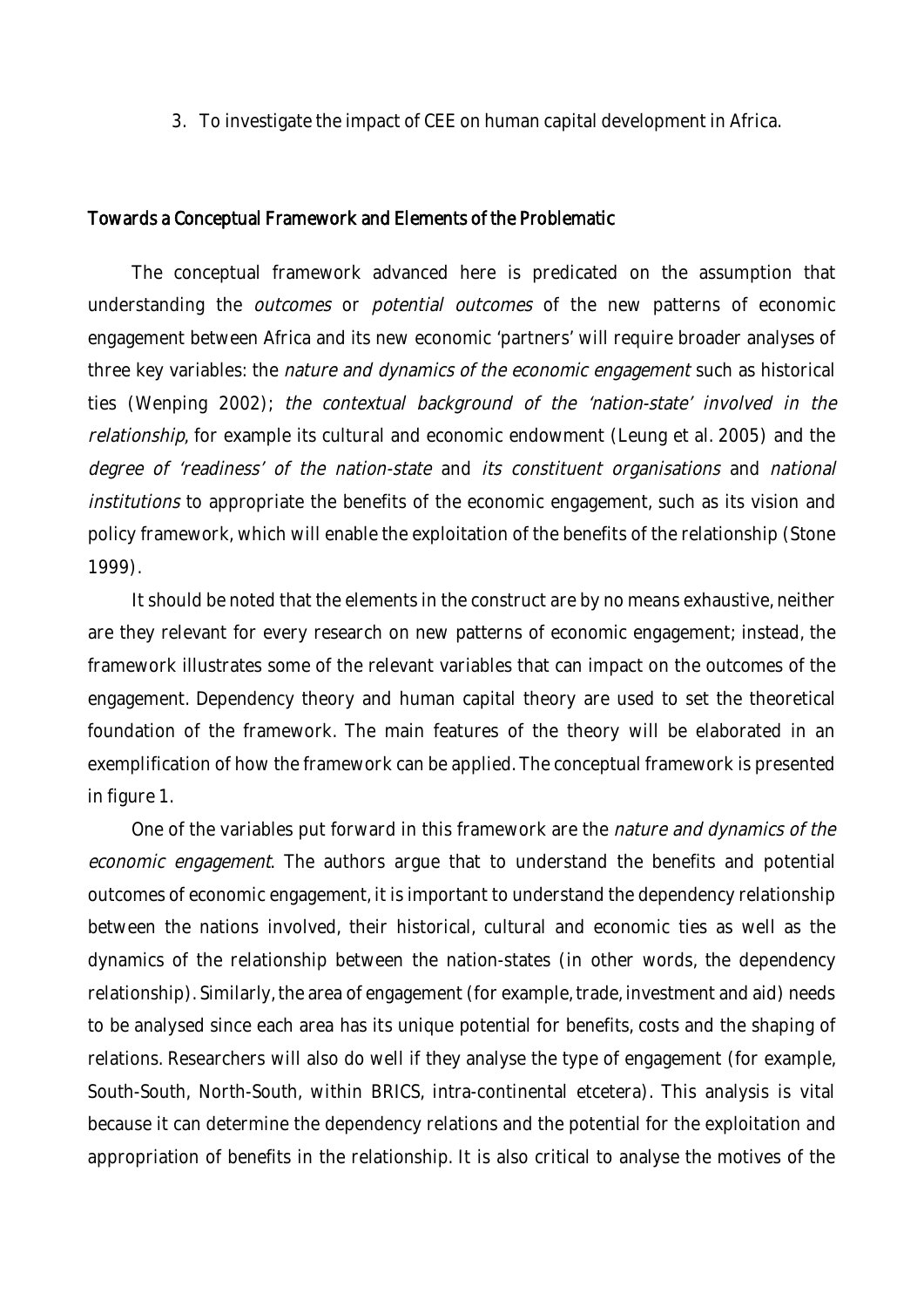parties involved. The compatibility of motives should make it easier for African nations to appropriate benefits from the engagement. Conversely, incongruence in motives can lead to exploitation, as implied by dependency theory (Frank 1966; dos Santos 1970; Chilcote 1984; Ferraro 2008). The rationale for studying this independent variable is because the economic engagement will be influenced not only by the resources to be exploited but also by the nature and degree of the dependency relationship (Frank 1966; dos Santos 1970; Chilcote 1984; Ferraro 2008).Studying this variable will help predict or atleast explain the potential outcomes of the economic engagement.



## **Figure 1.** A Conceptual Framework for the study of the Implications of Economic Engagement in Africa. Source: Authors' own illustration.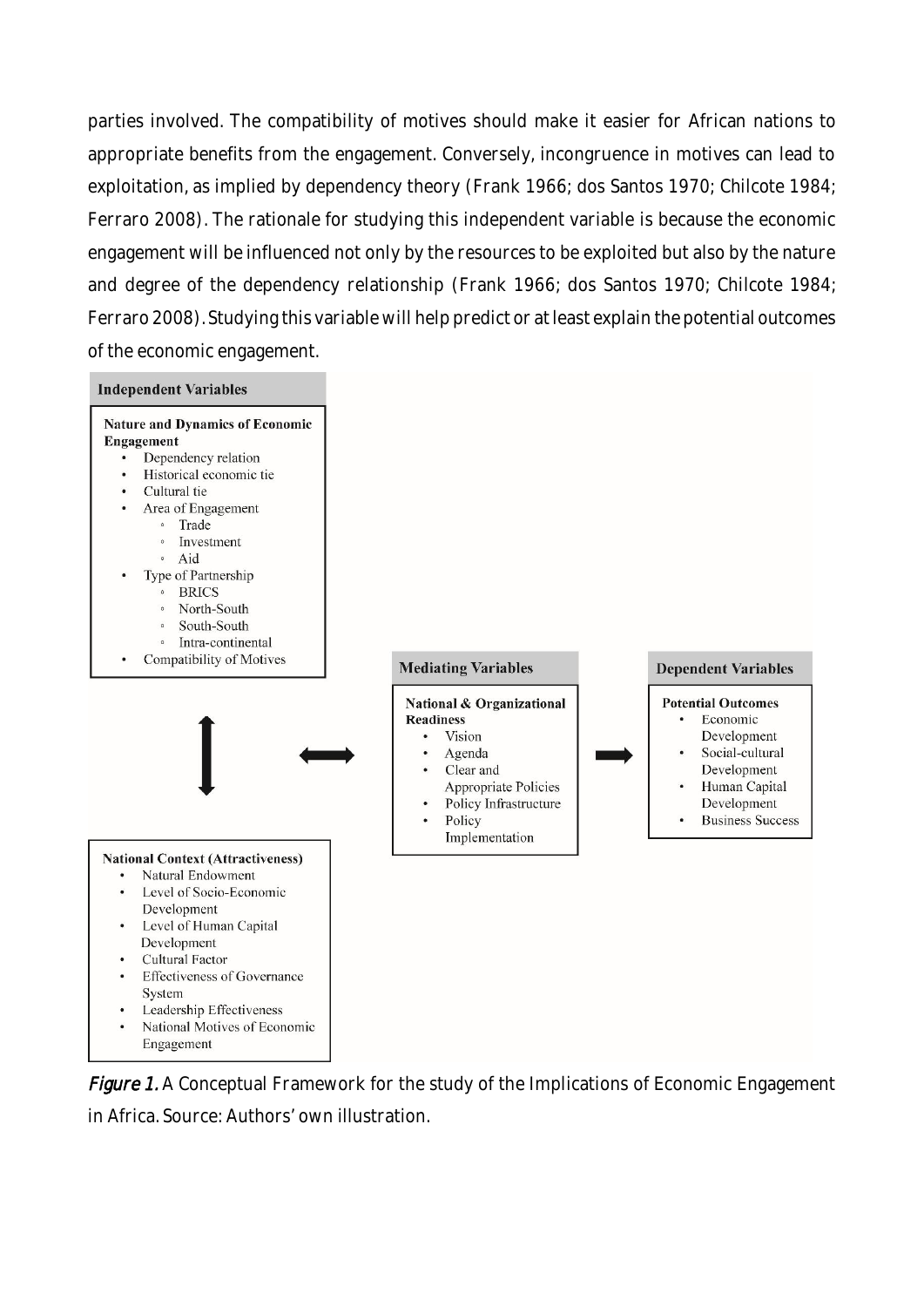It is argued in this framework that the potential outcome of economic engagement will be influenced by the *national context (attractiveness)*, by which we mean the endowments of the nation-state (for example, natural, human and cultural), as well as by the level and potential of socio-economic development, human capital development, the governance system and national leadership. Another factor that can influence the appropriation of the potential benefits from economic engagement are the nation's motives in economic engagement. These factors constitute some of the key areas in which to determine a nation's attractiveness (Jelinek 1992; Krueger 1968; Porter 1990), which can also impact on the potential outcomes of economic engagement in Africa. In fact, the role of these factors in influencing international business has long been recognised by strategic management researchers and experts (Davies and Ellis 2000; **Rugman and Hodgetts 1995). However, these factors have not been used to develop a** comprehensive framework for the study of economic engagement in Africa.

In spite of the nation-state's endowment and attractiveness, the realisation of the benefits of economic engagement will depend on the level of national and organisational readiness and capacity, that is the ability of the nation-state, through its institutions and organisations in the public and private sector, to appropriate the benefits. This ability will be determined by the articulated vision, the economic and social agenda and the appropriate policy and its implementation (Krueger 1984; Stone 1999). All these aspects will be determined by the human capital residing in the nations' institutions and organisations. This is because the crafting of appropriate engagement policies, as well as their effective implementation, should be carried out by those who possess the appropriate knowledge, skills, abilities, work ethics and values. These qualities constitute the human capital of nations and organisations (Schultz 1961; Kruger 1968), hence the use of human capital theory as an important perspective in guiding this framework.

Undoubtedly, economic engagement has many *potential outcomes* far beyond the realm of economics (Hirst and Thompson 1999; Stiglitz 2006). Evidence suggests that international trade and investment have contributed to economic, social, human and even cultural development (Boateng and Glaister 2002; Rugman and Hodgetts 1995; Scholte 2005). Moreover, management research has demonstrated how local organisations have benefitted from joint venture partnerships, human resource development, innovation and market access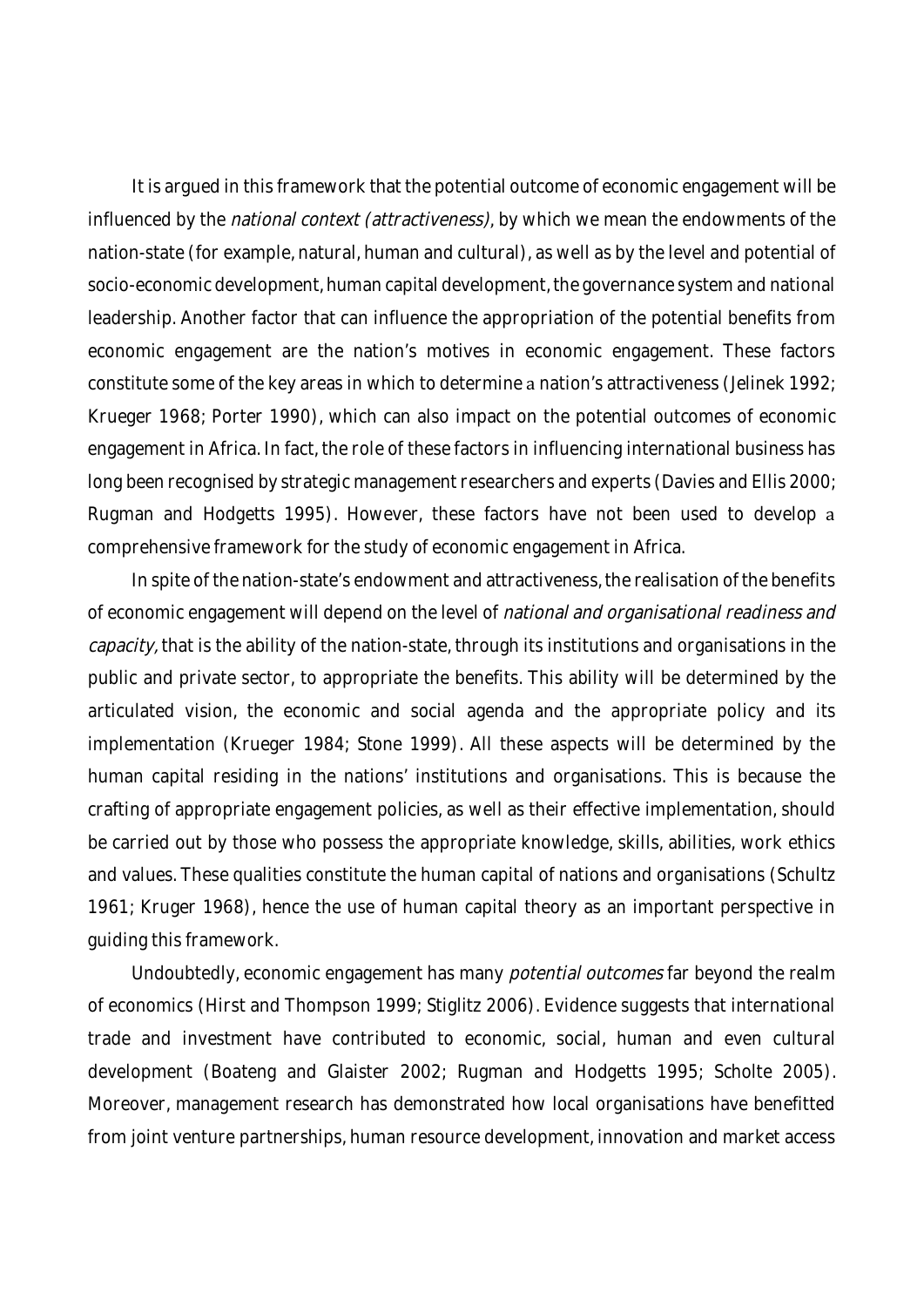as a result of economic engagement among nations (Boateng and Glaister 2002; Liu and Song 1997). However, all these will depend on the variables discussed earlier.

### Conceptual Case Study: Chinese Economic Engagement in Africa

This section discusses how management researchers can use the present conceptual framework to investigate the potential impact of CEE in Africa on human capital development (HCD), both at the national and business organisation levels. As stated earlier, not all the variables presented in Figure  $1$  are necessarily subject to investigation in every research. The framework provides relevant variables, which researchers can choose to investigate the issues they are interested in. Table 1 presents the variables that can be used to investigate the HCD potential of CEE in Africa.

| <b>Independent Variables</b>                                                                                                                                                                                                                                                                                                                                                                                                                                                                                                    | <b>Mediating Variables</b>                                                                                                                                                                                                                                                      | <b>Outcomes</b>                                                                      |
|---------------------------------------------------------------------------------------------------------------------------------------------------------------------------------------------------------------------------------------------------------------------------------------------------------------------------------------------------------------------------------------------------------------------------------------------------------------------------------------------------------------------------------|---------------------------------------------------------------------------------------------------------------------------------------------------------------------------------------------------------------------------------------------------------------------------------|--------------------------------------------------------------------------------------|
| Area of Engagement<br>Trade<br>$\bullet$<br>Investment<br>$\bullet$<br>Aid<br>$\bullet$<br><b>Compatibility of Motives</b><br>$\bullet$<br><b>Natural Endowment</b><br>Level of Socio-Economic<br>$\bullet$<br>Development<br>Level of Human Capital<br>$\bullet$<br>Development<br>Level of Human Capital Potential<br>$\bullet$<br>Cultural Factor<br>$\bullet$<br><b>Effectiveness of Governance System</b><br>$\bullet$<br>Leadership Effectiveness<br>$\bullet$<br>National Motives of Economic<br>$\bullet$<br>Engagement | National and Organizational<br>Vision for HCD<br>National and Organizational<br>Agenda for HCD<br>Clear and Appropiate Policies for<br>Appropiating Benefits for HCD<br>Policy Infrastructure for<br><b>Implementation HCD</b><br>Actual Implementation of<br><b>HCD Policy</b> | National Human Capital<br>Development<br>Organizational Human Capital<br>Development |

## Table 1: Key variables for investigating Human Capital Development (HCD) potential of CEE in Africa. Source: Authors' own work

Background of CEE in Africa: China's engagement in Africa has gained prominence in the discourse on Africa. This past decade has witnessed China engage with the continent on several levels of trade, aid and investment (Ayodele and Sotola 2014). Sharing its identity in the global economy as developing country (low per-capita income in comparison with advanced countries) (World Bank 2016), China serves as a development partner for Africa. Its rise in the global economy offers opportunities for Africa to enhance certain capacities to aid its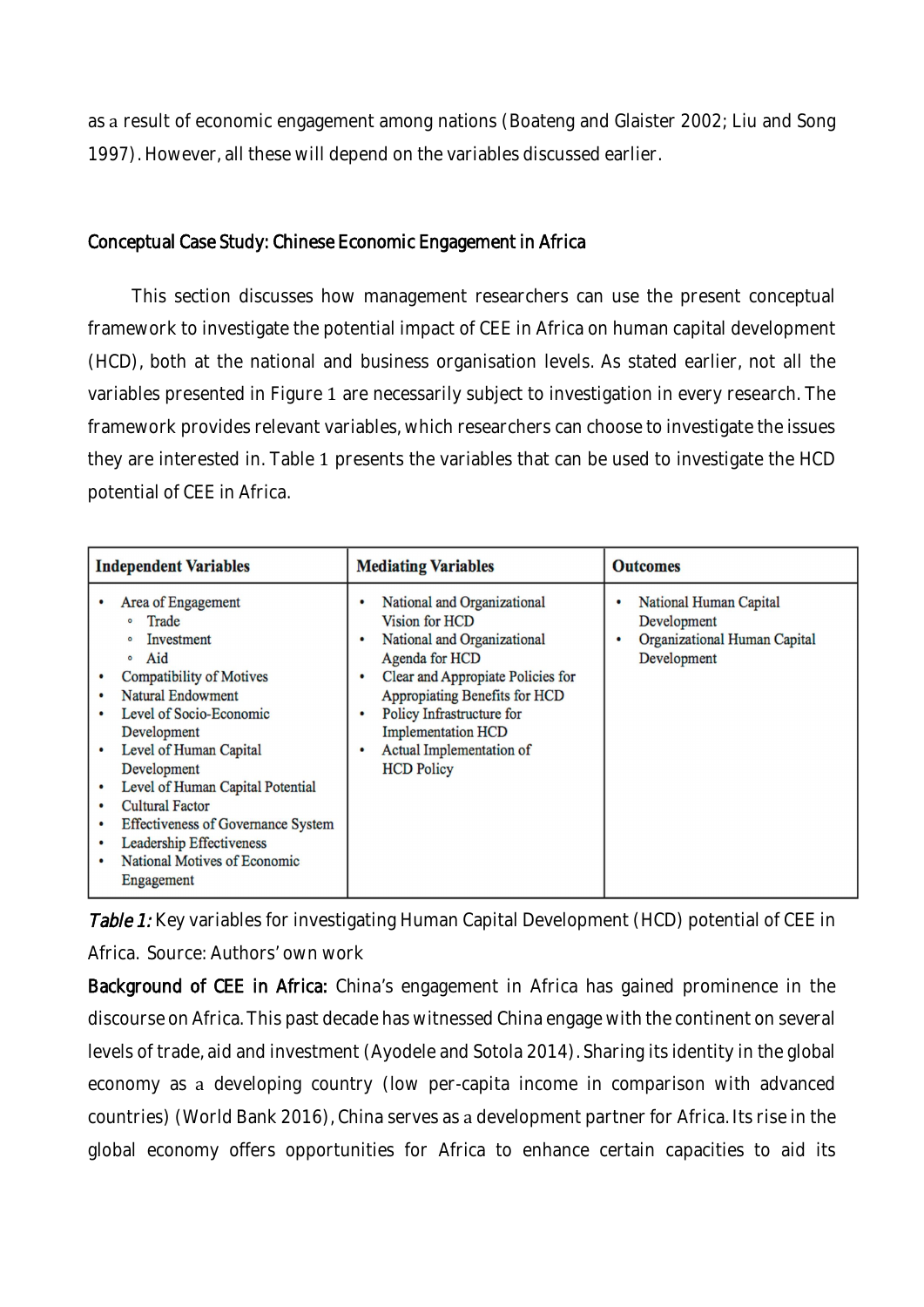development and rise on the global economic stage (Lumumba-Kasongo 2011, Renard 2011; Lin 2016).

China's emergence from an under-developed nation and closed economy to an emerging global power and the largest recipient of global foreign direct investment (FDI) inflow over the last 30 years is indeed phenomenal. While China's economic landscape has changed dramatically over the years, its economy grew to be the second largest in the world (World Bank 2016); thus, there is a need for resources and raw materials to support its increasing level of industrialisation and growing population. This has in part necessitated its recent economic activities in Africa (Pigato and Tang 2015; Alessi and Xu 2015). China has established trade, investments and aid links with up to 50 African countries (Zafar 2007).

The volume of Chinese trade and investment in Africa has increased exponentially. China is recorded to be Africa's largest trading partner, surpassing the United States (US) in 2009 (Chen et al. 2015), China-Africa trade boomed between 2004 and 2009, with an annual growth rate of over 40 per cent. While growth rates have slowed to an average of 10 per cent per year since 2009, China remains an important trade partner to Africa (Eom et al. 2016). According to trade data compiled by the China Africa Research Institute (CARI) at Johns Hopkins University, China's trade volumes with Africa reached approximately US\$172 billion in 2015 (CARI 2016a). China's top African trade partners as of 2015 were South Africa, Angola, Nigeria, Egypt and Algeria.  $A$  significant proportion of China's imports from Africa are in natural resources such as crude oil, iron ores and copper products (Eom et al. 2016).

While China-Africa trade volumes exceed its bilateral investment volumes, Chinese investments in Africa is still thriving (Chen et al. 2015). According to CARI's (2016b) China-Africa investment data compilation, Chinese FDI stock in Africa amounted to a total of US\$32.35 billion. Geographically, China's FDI in Africa is highly diversified, reaching 50 countries. The top five destinations in 2014 were South Africa, Algeria, Nigeria, Zambia and the Democratic Republic of Congo (CARI 2016b). While investment is largely concentrated in the mining sector, other sectors such as finance and banking, construction and manufacturing have also benefited from Chinese FDI (Renard 2011). Chinese investments in infrastructure in Africa are notable as Africa is experiencing a deficit in this sector. Over 35 African countries have agreements with China on infrastructure financing (Renard 2011), the largest recipients being Nigeria, Angola, Sudan and Ethiopia. Similarly, the manufacturing sector is increasingly becoming a significant sector for Chinese investments. According to Brautigam (2016), data analysis by CARI shows an increasing number of manufacturing projects approved by Chinese authorities in countries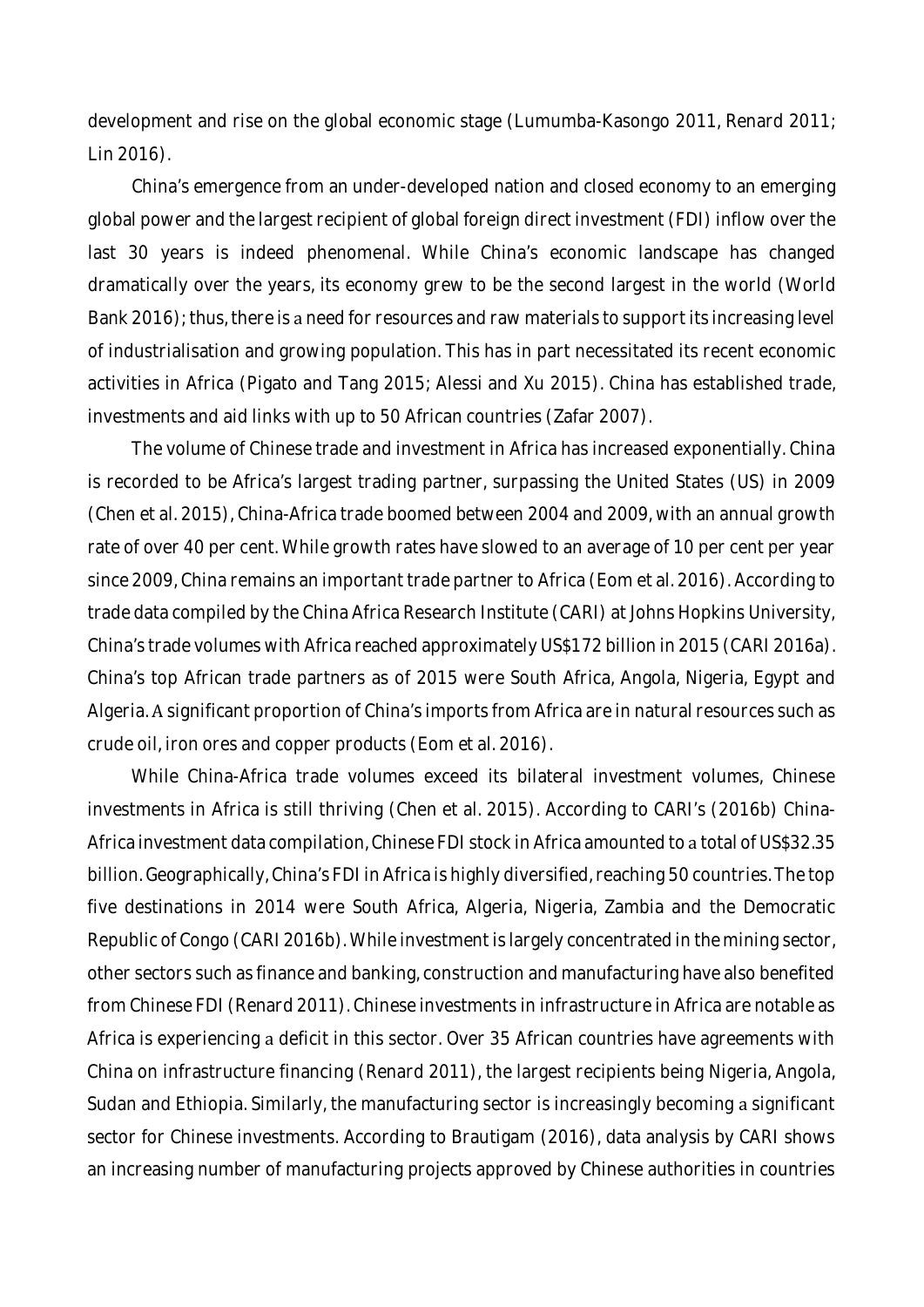like Nigeria (128), Ethiopia (80), South Africa (77), Tanzania (48) and Ghana (44), as at the end of 2014.

Recent changes in the Chinese economy, notably the slowdown in the growth rate, will undoubtedly significantly impact global trade and investments, including CEE in Africa. Nevertheless, according to Calabrese (2016), these changes open up opportunities in Africa, particularly in sectors such as manufacturing. Projects such as China's "One Belt, One Road" initiative will also lead to more infrastructural investments in countries such as Kenya, Djibouti and Egypt as well as an increase in trade within the African continent (Calabrese 2016).

China-Africa economic relations are structured on a bilateral basis. To formalise bilateral agreements, Chinese and African leaders established the Forum on China-African Cooperation (FOCAC) in 2000. The forum has since served as the institutional vehicle for China-Africa engagement (Pigato and Tang 2015). Commitments made at the sixth and most recent FOCAC summit in Johannesburg in 2015 indicate no signs of a slowdown in China-Africa engagement. Chinese President Xi Jinping re-affirmed China's commitment to partner with the continent to tackle the major bottlenecks to its development - namely inadequate infrastructure, lack of funding and lack of skilled and professional personnel – by rolling out 10 plans for China-Africa cooperation.

The plans include fostering industrialisation by setting up a new China-Africa industrial cooperation fund worth US\$10 billion, building industrial parks and vocational education centres and providing training for 200,000 training personnel and 40,000 training opportunities for African personnel in China (Eom et al. 2016). The plans also focus on supporting Africa to modernise its agricultural sectors, build, operate and maintain infrastructures, strengthen financial cooperation, foster green development, promote greater cooperation in trade and investment, assist in poverty reduction, cancel the overdue portions of zero-interest loans and cooperate in areas of public health, including building an African centre for disease control (Eom et al. 2016). Plans to promote cultural and people-to-people exchanges, educational training and research cooperation as well as capacity building in the areas of peace and security were also unveiled (Eom et al. 2016).

This economic relationship between China and Africa comes with concrete expectations from both parties. China expects gains that include, though not limited to, access to much needed resources of oil, metals and minerals as well as access to new markets for its export industry (Alessi and Xu 2015). However, while it is reasonable to assume that African nations embracing Chinese investments expect that their relationship with China will contribute to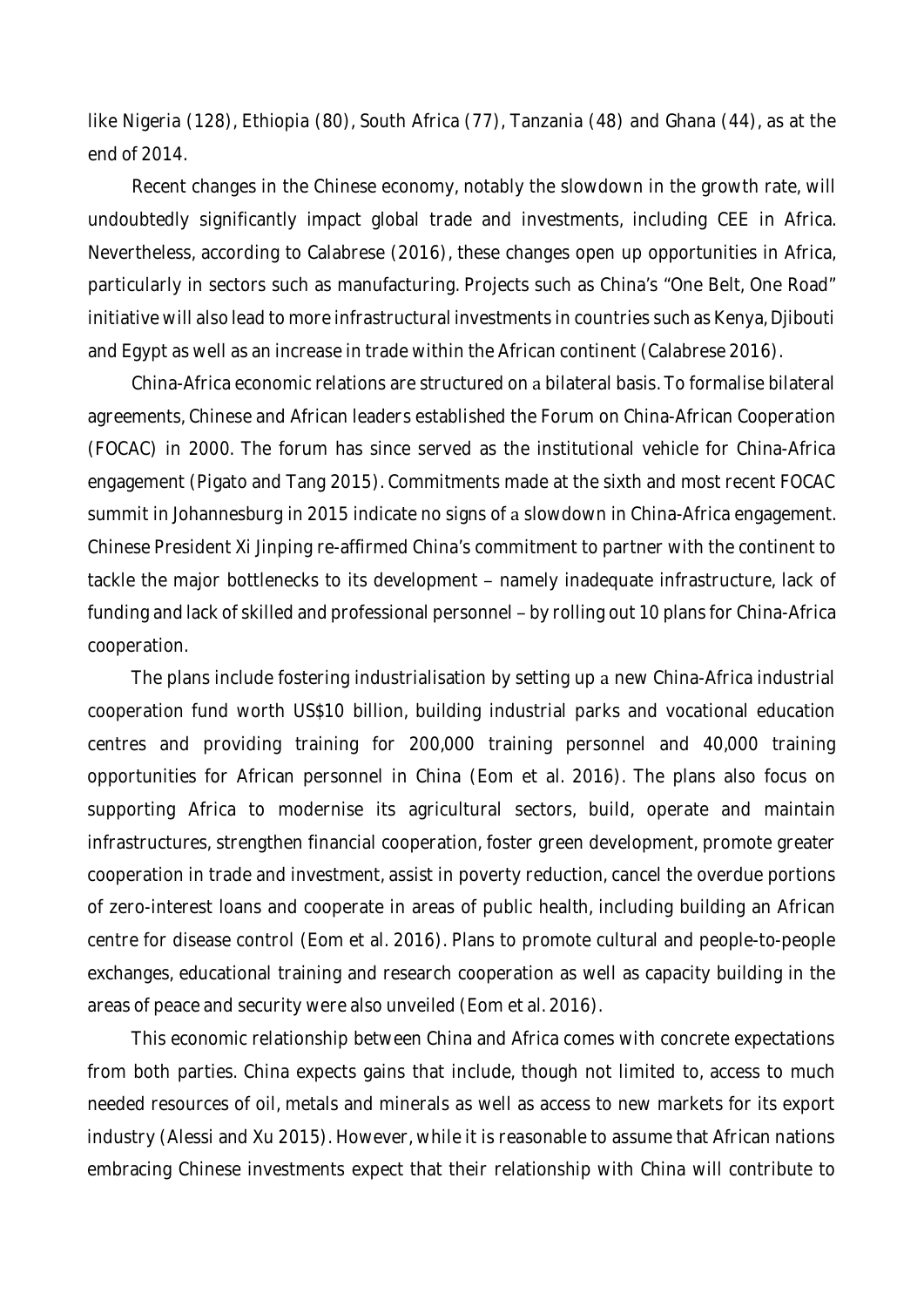economic and social development, the translation of this expectation into concrete outcomes is an issue that requires urgent investigation (Hanauer and Morris 2014; Ayodele and Sotola 2014; Chen et al. 2016). To exemplify, Chinese economic engagement is expected to lead to trade and investments through its strong demand for Africa's natural resources, thus generating an influx of much needed capital into African economies, boosting infrastructure development on the continent as well as achieving concrete gains in human capital development through job creation and skills development (Hanauer and Morris 2014). In light of these benefits, amongst others, China's economic engagements in Africa are, for the most part, welcome by most African governments (Ayodele and Sotola 2014; Hanauer and Morris 2014).

It should be noted, however, that concerns have been raised regarding the potential negative effects of CEE in Africa. For example, the issue of the effects of CEE on the local manufacturing industry and the challenges it poses to macro-economic management, the industrialisation process and governance in Africa has been raised by experts and commentators alike (Ajakaiye 2006; Kaplinsky et al. 2006; Wang 2007; Zafar 2007; Oyejide et al. 2009).

China undoubtedly presents an opportunity for Africa's rise in the global economy as well as a challenge to maximise the positive impacts and minimise the negative impacts that could result from such economic relationships, especially where human capital development is concerned. It has been noted that as the China-Africa economic relationship has evolved, there has been increasing African agency (Mohan and Lampert 2013). In countries like Ethiopia, for instance, the late Prime Minister Meles Zenawi actively encouraged Chinese investments in light manufacturing firms, resulting in concrete gains in the form of factories being set up by the Chinese, for example, the Huajian shoe factory which created about 4,000 jobs for local workers and currently manufactures shoes for export to European markets (Lin 2016). Another notable example is the Rwandan government's push for Chinese investments to diversify its exports, which resulted in the establishment of a garment factory in Kigali, employing about 500 locals and exporting to other markets (Lin 2016). As other African governments follow suit by actively shaping and leveraging Chinese investments for development, it is pertinent to note that one of the main areas in which this economic engagement will ensure sustainable development is in that of HCD. However, this potential can only be realised if there are appropriate policies in place that will enable the countries involved to reap the potential benefits of the economic engagement.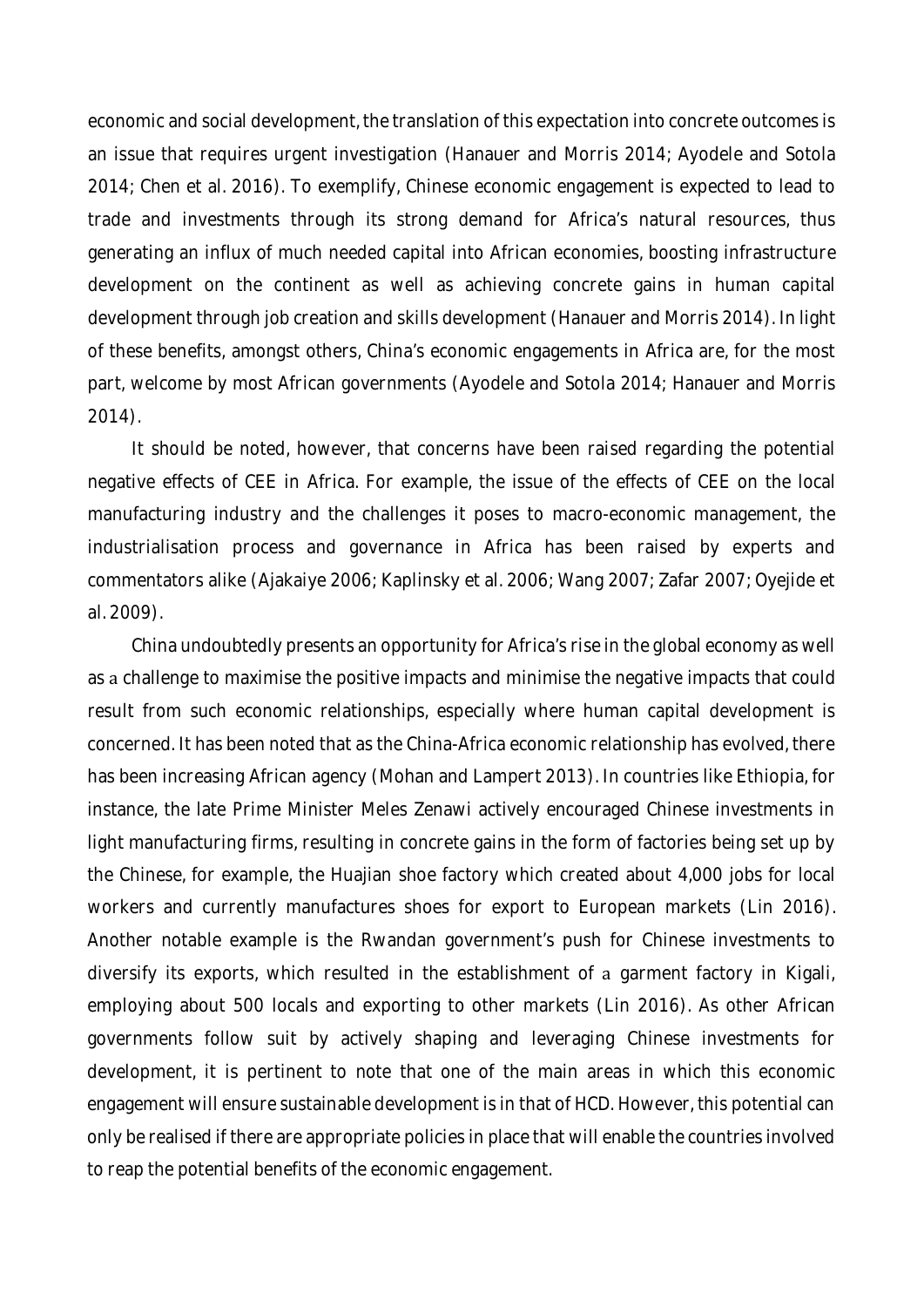Within the China-Africa space, studies have stressed the importance of policies and strategic planning and implementation on the part of African governments in order for them to capitalise on and maximise the potentials within this engagement for employment, skills development and industrialisation in their respective countries (Morris et al. 2012; Mohan 2016; Chen et al. 2016). According to Reiter and Steensma (2010), governments have a major role to play in how FDI policy impacts or contributes to human and economic development. This is because FDI policy can either favour the objectives of the investor or those of the recipient. This 'phenomenon' has opened up rich avenues for research in various disciplines.

### Theoretical arguments and research underpinnings on CEE in Africa

The central argument for the study of CEE in Africa in this context is that while engagement can provide opportunities for HCD, these opportunities will depend on whether African nation-states have developed and implemented appropriate policies and agendas to exploit the benefits as well as whether the policies are backed by the necessary policy infrastructure (that is, institutions that monitor and regulate the implementation of HCD policy). This argument can be tested using a case study.

Research by Corkin (2013), Mohan and Lampert (2013), Chen et al. (2016) and Mohan (2016) have emphasised the importance of African agency and policy in leveraging Chinese engagement for development. Research carried out by the Open University, UK, and the University of Cape Town in their "Making the Most of Commodities" project have shown how countries like Angola, Nigeria, Botswana and Gabon, with the use of initiatives such as local content policy, have been able to develop meaningful linkages in their resource sectors, leading to job creation, value added production, inclusion of local suppliers in the supply chain, supplier development programmes and training (Morris et al. 2012). The study should assume that to achieve maximum benefit from any economic engagement, a nation must have a clear vision and objectives of how individuals, business associations and organisations can benefit from CEE (that is, national and organisational readiness). The study can then use specific cases to examine the potential impact of CEE on human capital development. For example, the study can examine instances of scholarships, educational and health facilities (infrastructure) funded directly through CEE. The study can also examine vocational training and capacity building initiatives and interventions that are directly attributable to CEE. At the industry/community/organisational level, the study can examine employment and training and capacity building opportunities that can be directly attributed to CEE.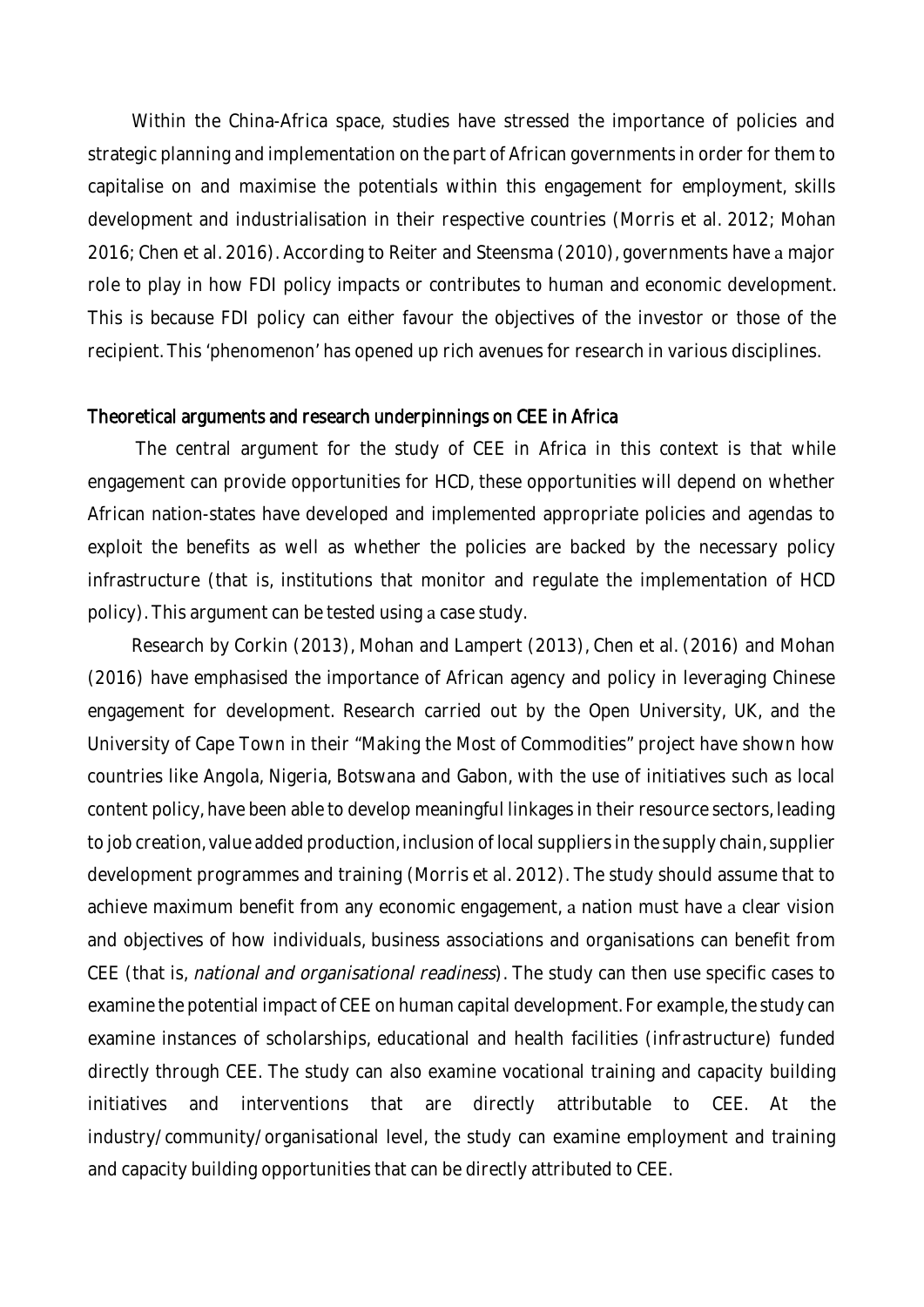At the outset, the empirical research, which will be carried out in line with what we will propose in Figure 1 and Table 1, should be based on a theoretical framework derived from the literature on dependency theory and its view on South-South cooperation as well as the literature on human capital theory, which emphasises human capital as critical for economic growth and development.

Dependency theory is useful to explain the phenomenon of CEE in Africa as well as the nature and characteristics of the engagement, particularly in relation to how this engagement could yield opportunities for Africa.Human capital theory is useful in explaining the importance of human capital for economic development and the critical need for Africa to build its stock of human capital. The existing literature on human capital theory also covers, at least to a certain extent, the role of the government in HCD. This helps in analysing the extent to which African nation-states have developed appropriate HCD policies and agendas to exploit the benefits that are inherent in CEE. The following sections present a summary of the theories that will guide the study, starting with dependency theory and followed by human capital theory.

#### Dependency theory

In an attempt to understand and explain the phenomenon of contemporary Sino-African economic engagement, a useful starting point would be to adopt a theoretical perspective that can be used to explain the economic relationship between other nations and Africa. Dependency theory is one such theory that can help unpack the complexity inherent in South-South cooperation (SSC) typified by Sino-African cooperation (Agbebi and Virtanen 2017). It is important to point out that, the popularity of dependency theory has waned, and reliance on its applicability to developing countries has been questioned, in part due to the emergence of the developmental state in the 1960s and subsequent development of East Asian countries. Nonetheless, the ideas presented by dependency theorists have been instrumental in the focus on the needs of countries in the Global South, which propelled the creation of the G77 (Group of 77), UNCTAD (United Nations Conference on Trade and Development) and stimulated discussions on the emergence of demands for a New International Economic Order (Amanor 2013). These developments, discourses and principles continue to influence the rhetoric of SSC (Jules and Morais de Sá  $e$  Silva 2008; Amanor 2013) and remain relevant in the search for new development paradigms for Africa (Lumumba-Kasongo 2015).

The development of SSC was informed by three maior events (Morais de Sá  $e$  Silva 2009). The Bandung conference of 1955 which saw representatives from 29 African and Asian states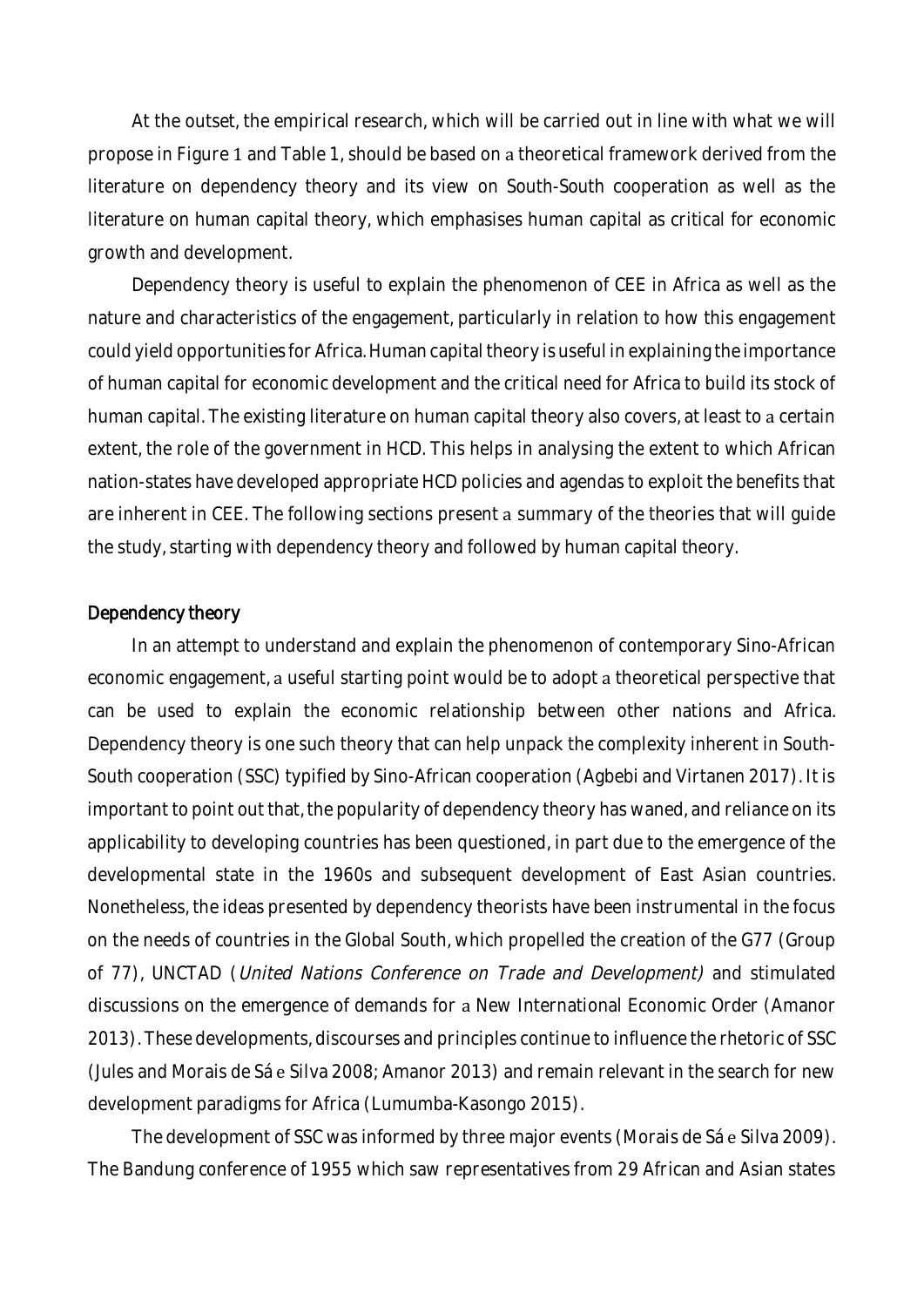gather to push for Afro-Asian cultural and economic cooperation, advocate for independence and self-determination and oppose colonialism and imperialism in the global south and promote peace (Lumumba-Kasongo 2010; 2015, Amanor 2013). The Bandung conference is historically significant event for Afro-Asian cooperation, according to Lumumba-Kasongo 2010, the conference became the "Cornerstone of African-Asian solidarity". The Bandung conference gave an expression to third world consciousness and paved the way for the formation of Non-Aligned movement in Belgrade in 1961 and subsequently the G77 within the UN in 1964(Lumumba-Kasongo 2010). These groups were largely formed by developing countries (so called third world countries) with the purpose of challenging the existing international system and press for policy changes that will help the global south break away from its economic and political dependency on the west (Amin 1994, Lumumba-Kasongo 2010, Morais de Sá e Silva 2009). These countries called for a reduction of the industrial and economical gaps that existed between the industrialised countries of the west and the developing countries of the south. The G77 within the UN was effectively a coalition of developing countries that sought to promote fairer standards for international trade to foster their economic development. These movements promoted global solidarity among nations of the global south and formed the basis for SSC today. Dependency theorists view SSC as a possible path to collective economic self-reliance for the global south (Jules and Morais de Sá $\,$ e Silva 2008).

Dependency theory was developed in the late 1950s under the tutelage of Raul Prebisch, the then Director of the United Nations Economic Commission for Latin America (ECLA). Prebisch and his colleagues were concerned by the fact that economic growth in advanced industrialised countries did not lead to growth in poorer countries (Ferraro 2008). Their studies suggested that economic activity in advanced countries often led to serious economic problems in poorer countries. Dependency theory thus became a very important tool for analysis and in explaining the persistent poverty of poorer countries.

In spite of the wealth of the intellectual ideas, vigorous debates and writings from dependency theorists of different persuasions, there is still no single unified theory of dependency. Dependency theorists differ in their analysis of the specific forms of dependency, their impact on societies and their prescriptions for tackling the issue of dependency. These diverse views have undermined the coherence and development of the theory (Chilcote 1984). We classify the theorists into three groups, the ECLA School, the moderates and the radicals.

In the ECLA school of thought, Latin American economists such as Raul Prebisch, Osvaldo Sunkel and Celso Furtado stood out as emphasising an inward looking development path.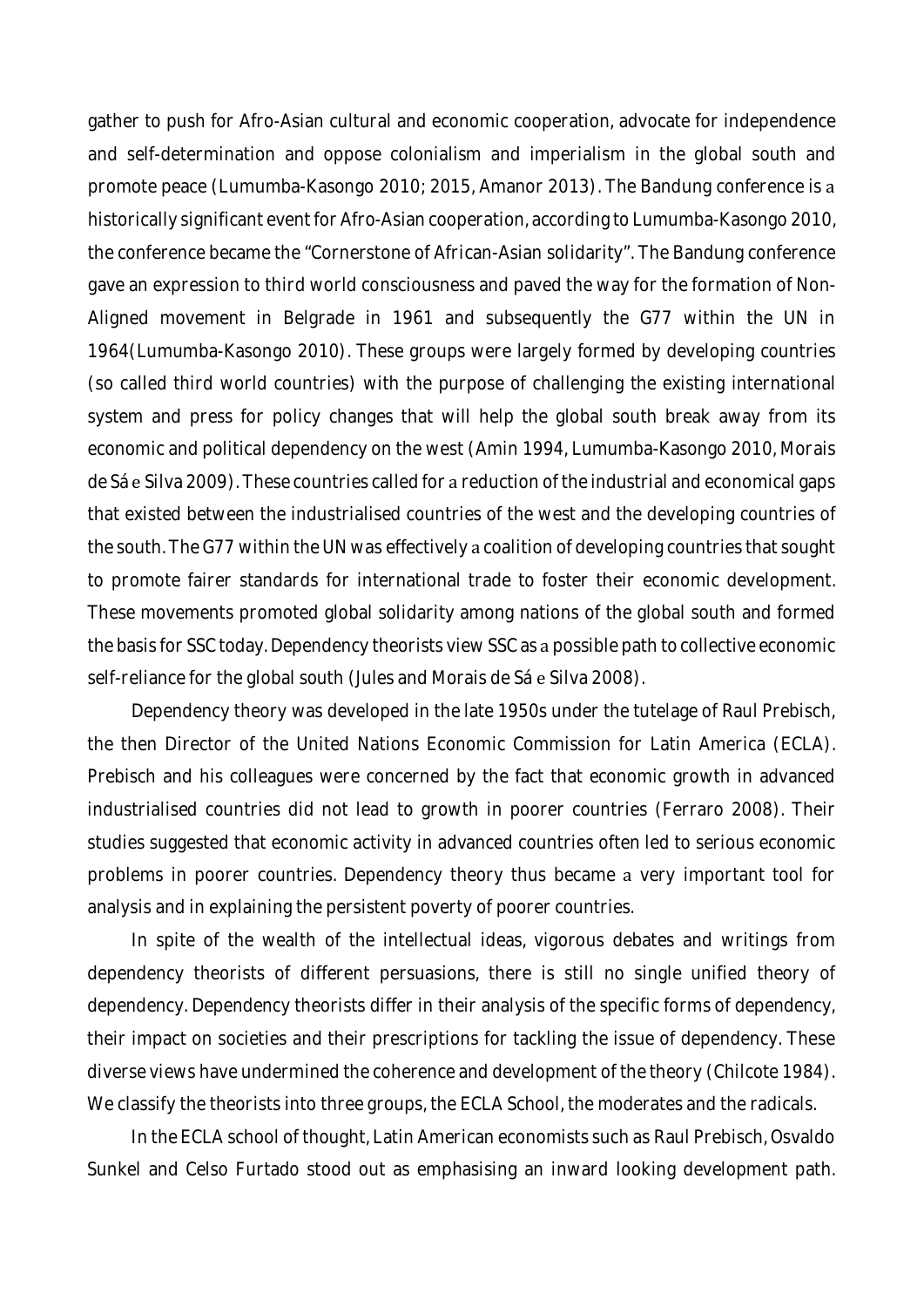Prebisch (1968) argued that Latin America's underdevelopment resulted from its position in the world economy and its adoption of capitalist economic policies. His argument was that the historical development of centre-periphery relations was the root cause of the South's dependent status. According to Prebisch, export competitiveness coupled with the rapid industrialisation of the North created a widening North-South technological divide, resulting in deteriorating terms of trade for the South and eventual dependence of third World countries on Western industrialised countries. Prebisch's position was neither liberal nor Marxist; instead, it stressed autonomous nationalist development for peripheral states (Prebisch 1980). In order to overcome dependency, Prebisch proposed that Third World countries adopt import substitution industrialisation through protective measures, encouraging economic integration amongst these countries to increase their market share and capturing productivity gains for Third World countries as a whole.

Chilean economist Osvaldo Sunkel, similar to Prebisch, argued that the structure of the international trading system where the peripheral countries of the South exported raw materials and imported manufactured goods resulted in the underdevelopment of these countries (Sunkel 1972). He saw dependency as a result of 'dependent state capitalism' and the activities of multinational corporations. He suggested agrarian reforms and the use of primary exports to support the industrialisation and reorganisation of the industrial sector to support the basic needs of the masses and not just those of the elite minority.

Brazilian economist, Celso Furtado, also argued that capitalist expansion created a hybrid international economic structure whereby some functioned as part of the capitalist system, and others perpetuated with features of the pre-capitalist system (Furtado 1973). He saw underdevelopment as a result of the penetration of the modern capitalist system into archaic structures, challenging the modernisation notion that underdevelopment was a necessary stage in the process of achieving a modern capitalist system (Furtado 1973). Furtado, unlike Prebisch, saw the limitations of import substitution industrialisation and stressed nationalistic central planning and state investments as solution to overcoming dependency and underdevelopment. All three economists, Prebisch, Sunkel and Furtado, often classified as structuralists, commonly advocated nationalistic autonomous development as a way of promoting economic development in peripheral states (Namkoong 1999).

Brazilian scholar and politician, Fernando Henrique Cardoso and Chilean sociologist Enzo Faletto can be seen as moderates in their analysis of dependency. They criticised the ECLA approach for not emphasising the imperialist relations between nations and for not taking into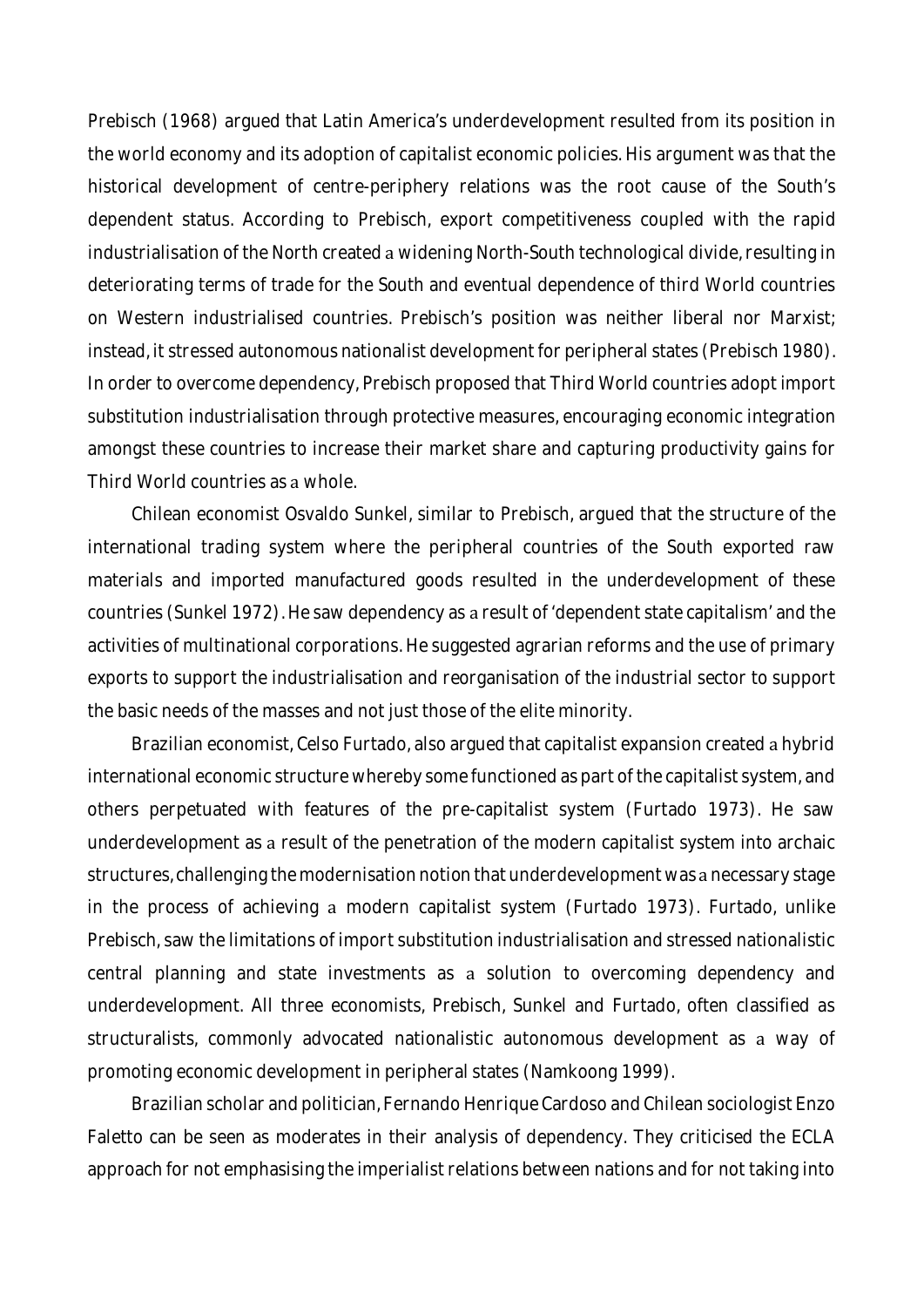account the unequal relations between classes (Cardoso and Faletto 1979). They identified three dependency situations: (1) enclave economies dominated by foreign investment capital; (2) economies dominated by the local bourgeoisie and (3)  $a$  new form of dependency whereby multinational corporations (MNCs) dominate peripheral economies (Cardoso and Faletto 1979). They refuted the idea that underdevelopment was caused by capitalism and argued that capitalist development can occur in peripheral countries as  $a$  form of dependent capitalist development. As such, their recommendations for peripheral countries to overcome dependency varied from those of ECLA. They asserted that it was unrealistic for the state to confront the excesses of the capitalist system and thus called for a 'profound political-structural change' in the form of  $a$  'radical political move towards socialism' (Cardoso and Faletto 1979).

The radical perspective views the system as based on the excesses of capitalism, which is controlled by the North (Ferraro 2008). Unlike the non-Marxist ECLA theorists, they argued that the system could not be restructured to accommodate the South as the benefits from the prevailing system largely accrued to the North. They considered the notion of the existence of  $a$  shared North-South interest as unrealistic, given the inability of the South to modify the system (Hoogvelt 1984), and insisted on a social revolution as the way out of dependency (Namkoong 1999). Theorists sharing this perspective comprised of André Gunder Frank, Samir Amin, Theotonio dos Santos and Immanuel Wallerstein.

In line with the non-Marxist scholars of dependency theory, sociologist André Gunder Frank also argued that underdevelopment resulted from the historical, economic and political relationship between the North and South (Frank 1966). Frank posited that capitalism resulted in development for a few (the centre) and underdevelopment for many (peripheries) by entrenching a system in which the centre expropriated and appropriated surplus capital from the periphery. Frank asserted that development and underdevelopment were opposite poles of the capitalist system as opposed to being related stages of growth. He distinguished between a state of being 'undeveloped' and being 'underdeveloped', arguing that developed states, though once in a state of 'undevelopment', were not confronted with the structuralist constraints faced by underdeveloped states. Thus, he rejected the notion that the route to development adopted by the developed countries was viable for underdeveloped states. Frank suggested a socialist revolution and the loosening of ties with the North in order for theSouth to increase its chances of achieving rapid, sustained development (Frank 1966).

Similar to Frank's views, Theotonio dos Santos saw dependency as 'conditioning situation' within the capitalist system, which causes peripheral countries to be backward and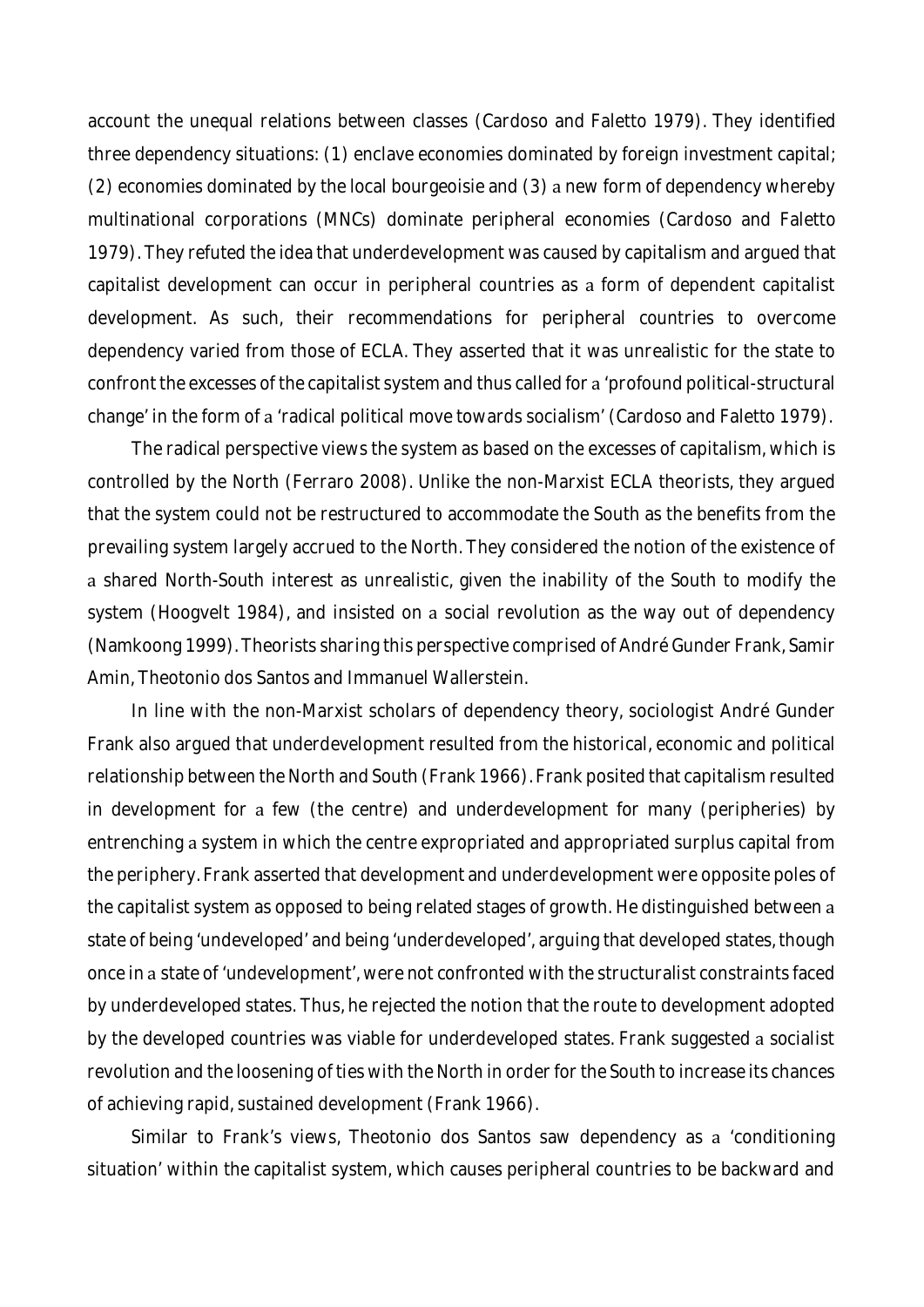exploited. Dos Santos (1970: 231) saw the reformist strategy of the ECLA theorists as insufficient as dependency 'cannot be overcome without a qualitative change in their internal structures and external relations'. Thus, he proposed a social revolution as the key to overcoming dependency.

Another prominent dependency theorist, who subscribed to a Marxist approach, was Samir Amin. Like most other dependency scholars, he believed that growth at the centre came at the expense of the periphery. He argued that the capitalist world system was characterised by unequal exchange whereby the periphery was condemned to assume the role of exporter of raw materials. Moreover, the ever-continuing tapping of resources from the periphery engendered a situation in which the periphery was dependent on the centre, thus resulting in the underdevelopment of peripheral countries (Amin 1990). Amin posited that the way out of underdevelopment and dependency was for Third World countries to delink from the world capitalist system. The suggestion here was for a socialist revolution that would enable Third World countries to achieve tangible self-reliant development (Amin 1990).

Another notable theorist, often identified as 'world systems theorist', is Immanuel Wallerstein (Chilcote 1984). Wallerstein posited that a 'modern world system' called the capitalist world economy, characterised by unequal exchange, had created a new international division of labour whereby the states at the core achieved development at the expense of those at the periphery (Wallerstein 1974). His solutions for dependency differed from those of the ECLA moderates, in that he insisted on revolutionary socialism, and from those of the radicals in his emphasis on a unified world system. Wallerstein called for revolutionary socialism brought about 'within the single division of labour that is the world economy and one that will require a single government' (Wallerstein 1974: 23).

Despite the intellectual disagreements among these dependency theorists, they shared a common view regarding the existence of two categories of countries in the international system: the dependent/periphery and the dominant/centre states. They argued that these countries were locked in a relationship whereby the actions of the dominant states (the advanced industrialised nations of the OECD - the Organization for Economic Co-operation and Development) over the dependent states (Latin America, Asia and Africa) determined the course of events in the dependent states (Ferraro 2008).

As a whole, dependency theorists attempted to explain the underdeveloped status of many nations of the world by looking at the patterns of interactions among nations, arguing that inequality among nations was an intrinsic part of those interactions (Ferrero 2008). This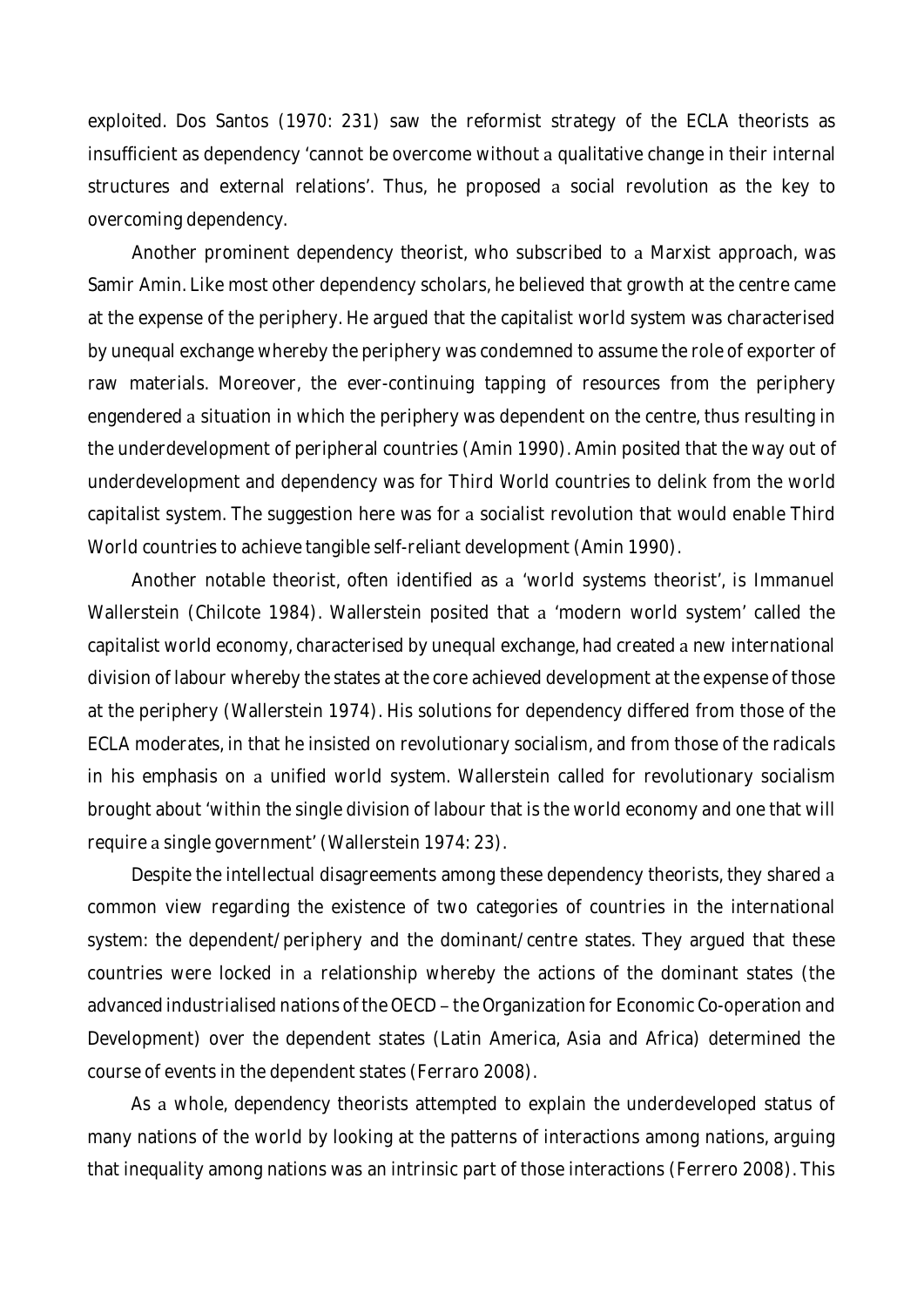concept of inequality advanced by dependency theory provides this study with an avenue to explore the central proposition that given the relative economic and social similarities between China and Africa, some degree of equality will manifest itself in any economic transaction. This should lead to a more viable and sustainable benefit, especially through human capital development.

Dependency theory has contributed to the popularisation of South-South cooperation, which criticises often misplaced Western ideas regarding development in the Global South (Amanor 2013). South-South cooperation is based on the idea that partnership and collaboration between developing nations of the South might result in more appropriate and sustainable solutions for the development issues faced by these nations (Fordelone 2009; Rosseel et al. 2009). Dependency theory provides an appropriate framework for investigating South-South economic cooperation. Within the context of this study, it provides the lens through which to examine Sino-African economic engagement. Using this theory, the study can examine the extent to which such engagement provides opportunities for HCD and the conditions under which this might happen. Based on this theory, we advance the following propositions that could be tested by researchers in future research:

Proposition 1: Given the relative similarity in socio-economic conditions, CEE in Africa will offer more appropriate and suitable opportunities for HCD.

Proposition 2: Given the relative similarity in socio-economic conditions, CEE in Africa will facilitate the transfer of relevant technology and knowledge that will enable HCD.

### **Human Capital Theory**

The popularity of the concept of human capital has grown amongst researchers, organisations and policymakers. This can be attributed to the increasing rate of globalisation, advances in technological innovation and the move towards a knowledge-based economy (Nordhaug 1993; Kwon 2009). Countries and organisations around the world are increasingly investing in human capital development. This is based on the realisation that human capital is critical to national and organisational success. Human capital theory is a modern extension of Adam Smith's idea that workers' capabilities were a kind of capital. This idea was then popularised in the 1960s when economists argued that the missing gap in explaining the growth of the United States economy were the people – their skills, abilities, knowledge and competencies (Schultz 1961). Schultz later popularised the idea that the quality of human capital can be linked to economic growth. One of the main propositions of human capital theory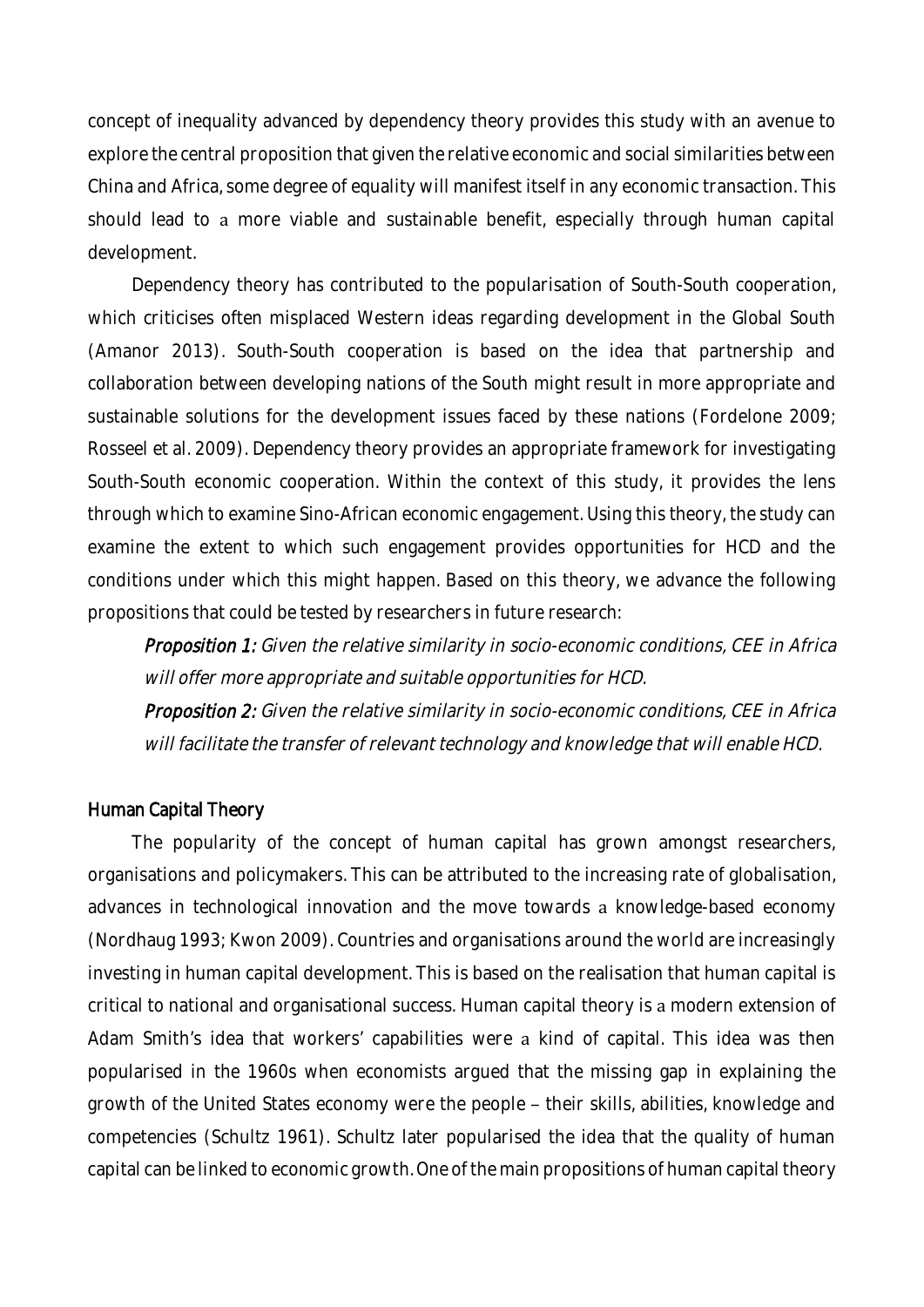is that people are a form of capital for development (Becker 1993; Aliaga 2001; Englebrecht 2003).

In the context of the proposed research, human capital is seen as a critical driver of development in African nations and that the growth of human capital is both a condition and consequence of economic growth and development (Mincer 1981; Blomström and Kokko 2002). In fact, the debates and research on Africa's development have identified that one of the keys to realising the goal of sustainable economic growth is the development of its human capital (Hall and Jones 1999; Asiedu 2002; Lynham and Cunningham 2006).

Human capital theory seeks to explain education and training as a deliberate investment in people, which increases the productivity of individuals and organisations and encourages the growth and development of national economies (Schultz 1961; Psacharopoulos and Woodhall 1985). Human capital theory asserts that human capital production is a result of private, individual and state investment. The utilisation of human capital theory will help shed light on the role of African governments in building the stock of human capital through the opportunities provided by CEE. Opportunities embedded in CEE can contribute to HCD in Africa, for example, revenues accrued from natural resource extraction can be channelled to fund HCD programmes that will ensure skills upgrade. Important linkages can be developed between local firms and Chinese MNCs operating in various industrial sectors in Africa, maximising the potential for technology transfer and skills development.

Governments can also introduce and implement investment policies as well as industrial and localisation policies that drive development in needed areas while also maximising their potential to contribute to HCD. According to Ritchie (2002) FDI activities in developing countries can and do generate  $a$  substantial amount of human capital spillovers and that appropriate policies by host countries have the ability to maximise these. Furthermore, research in the field of FDI and HCD support the premise that appropriate policies can foster HCD in host countries (Willem te Velde 2002). Similarly, an increasing body of empirical research on China-Africa engagement (Morris et al. 2012; Mohan 2016; Chen et al. 2016) shows the potential of CEE in fostering skills building, technology transfer and HCD in Africa when accompanied by efficient policies and strategies. This can be achieved by looking at specific policies and initiatives that leverage CEE to develop human capital. Therefore, the following proposition could be tested in future studies: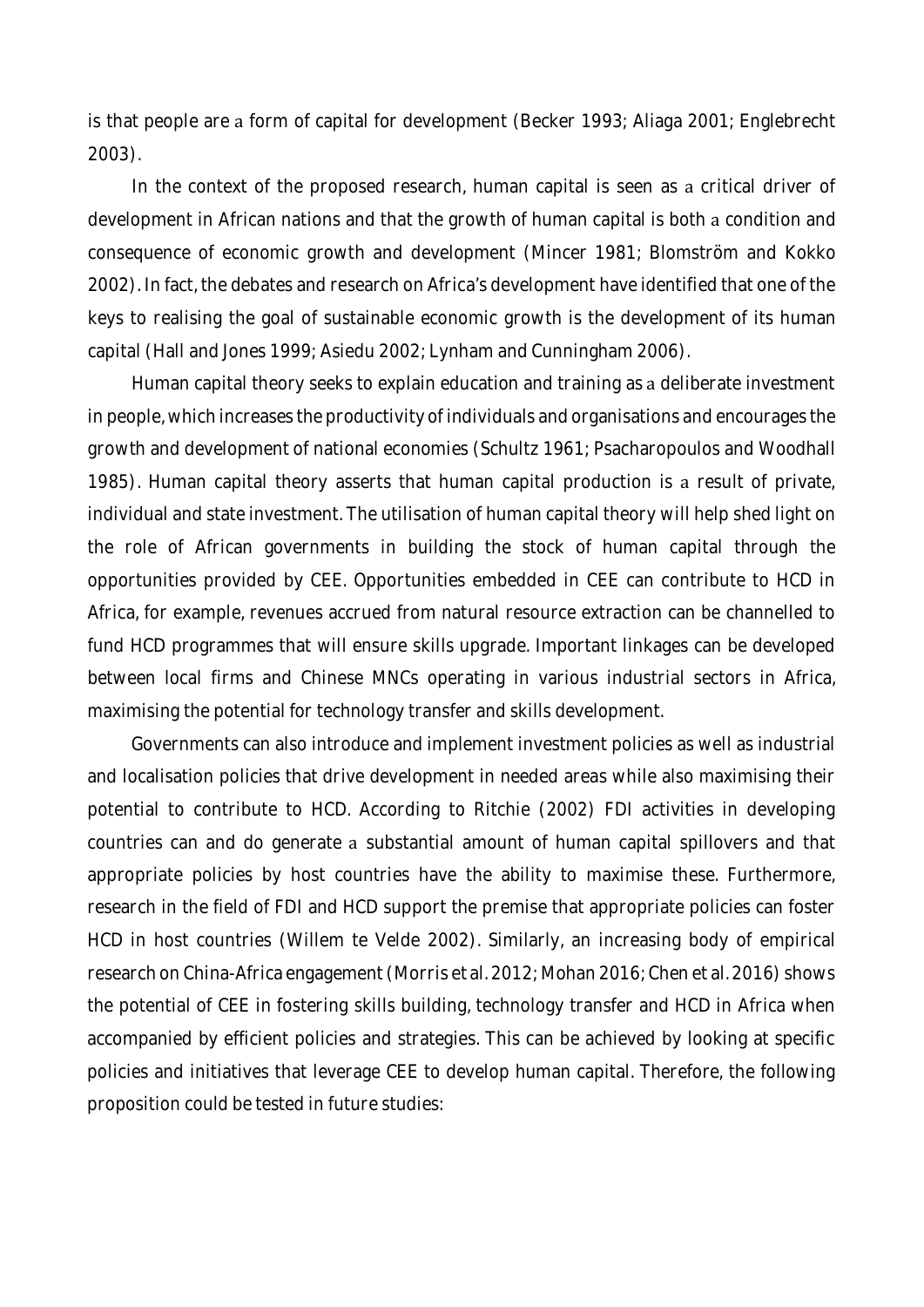**Proposition 3:** The benefits of CEE for HCD in Africa will depend on the existence and implementation of appropriate HCD policies targeted at exploiting the HCD benefits of CEE.

#### **Conclusion and Direction for Further Research**

We have discussed a useful conceptual framework aimed at guiding research on the new features of economic engagement between countries. It is our view that this approach would have interesting implications in research regarding the African continent and Sino-African engagement in particular. To this end, we have used the framework to demonstrate how the HCD potentials inherent in CEE in Africa can be investigated.

Our aim was to explore whether CEE offered an opportunity for Africa to develop its human resource capacity, which could lead to social and economic development. Our analysis advocated the use of dependency theory and human capital theory as theoretical underpinnings to test three propositions directly relating to CEE in Africa.

It would be interesting to examine whether the relative similarities in socio-economic conditions between China and Africa offer better prospects for social and economic development in the latter through the appropriation of the potentials brought on by economic engagement. Such an investigation can indirectly confirm or disprove the argument by some commentators that international economic engagement within the context of globalisation is inherently exploitative regardless of the nature of the partners involved in the economic engagement (Bello 2002; Held et al. 1999; Nierop 1994). Finally, this kind of investigation can determine the extent to which African nations are conscious of the HCD potentials of their economic engagement with China and the extent to which they determine the approach used to exploit the potentials.

Our conclusion is that the research possibilities regarding the subject in question are multiple. This is because the new forms of economic engagement in the South-South context have not received the traction they deserve. The old paradigm of North-South economic engagement is inadequate to unravel the complexities of the potentials of the new forms of economic engagement taking place in the world today.

Using the framework advanced in this paper,there are research opportunities for scholars interested in African economic development. For example, there is an opportunity to explore the relationship between China's increasing economic engagement in Africa and its impact on various facets of the social and economic dimensions of Africa. First, researchers can replicate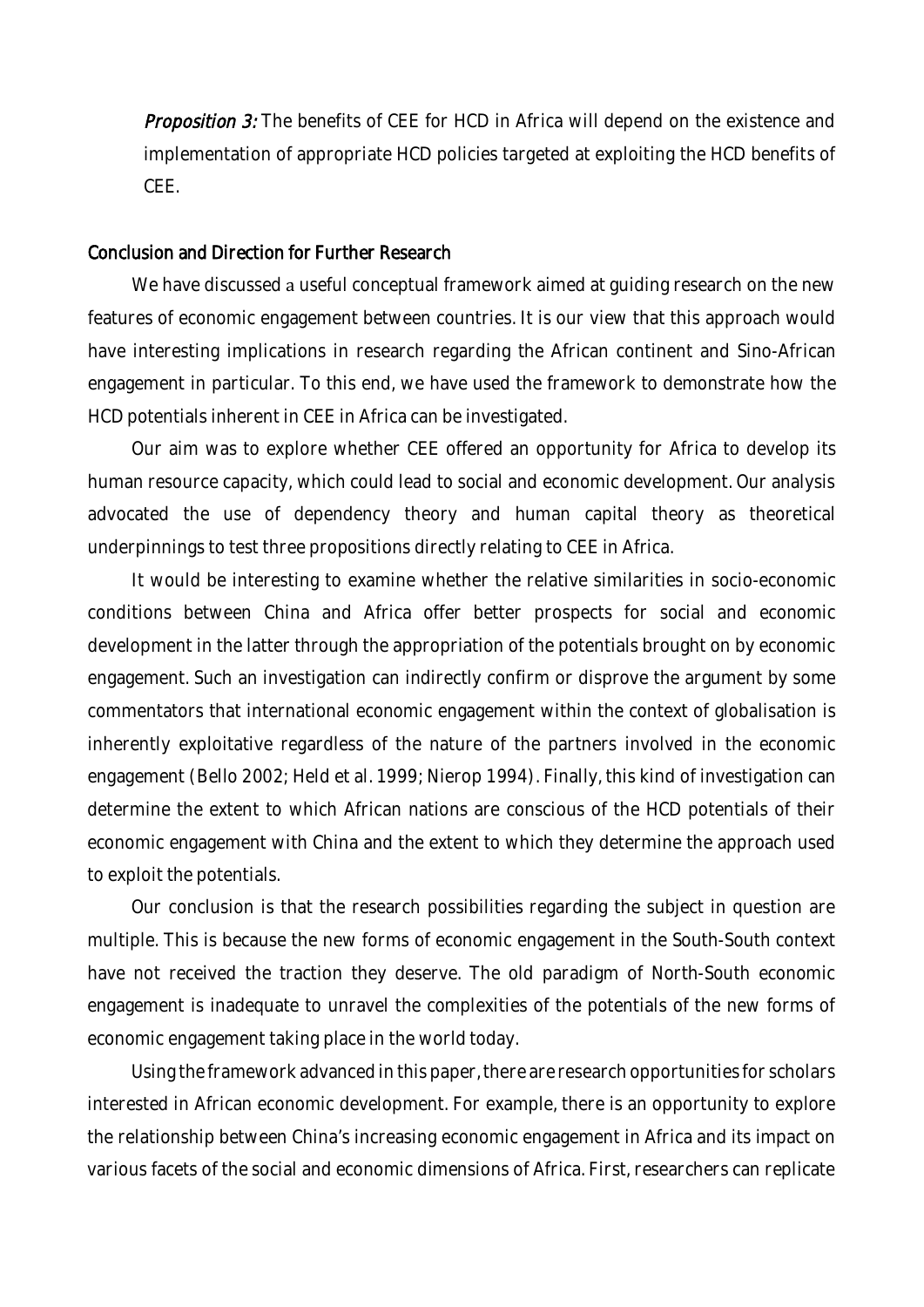the research advocated in this paper to investigate the extent to which CEE is used to build stocks of human capital in other countries in the region. Such research can help obtain a clearer picture of the human capital development potential of CEE in the region. Second, another area of research that this conceptual framework can help generate is the diffusion of knowledge and technology between China and Africa. CEE in Africa offers such an opportunity. This is because the available literature indicates that economic engagement between countries often triggers flows of knowledge and skills between parties (Ritchie 2002; Willem te Velde 2002).

Given that CEE in Africa on such a large scale is at its infancy, a fertile ground exists to investigate the potential of diffusion of innovation and knowledge between Africa and China. Third, researchers are encouraged to use the framework to investigate the veracity of the argument that South-South economic cooperation will offer developing countries a more suitable and sustainable way out of their dire economic conditions. Researchers interested in an economic evaluation of the outcomes of South-South economic cooperation on HCD in Africa could integrate cost benefit analysis into the framework. Fourth, another area of investigation generated by the conceptual framework is that of policy formulation and implementation pertaining to appropriating economic engagements benefits between Africa and other regions. Such investigation will yield theoretical benefits from a good governance point of view and shed light on the capacity of African governments to leverage CEE for the actualisation of their national development policies.

Finally, it is widely acknowledged that when societies interact with each other, symbiotic relationships develop, which lead to changes and the adoption or adaptation of behavioural norms and traditions such as language, lifestyle and artefacts that can directly impact social and economic behaviour as well as business activities. Therefore, management and social scientists interested in studying the impact of culture on organisations and nations have an opportunity to investigate whether and the extent to which CEE impacts socio-cultural and economic conditions in Africa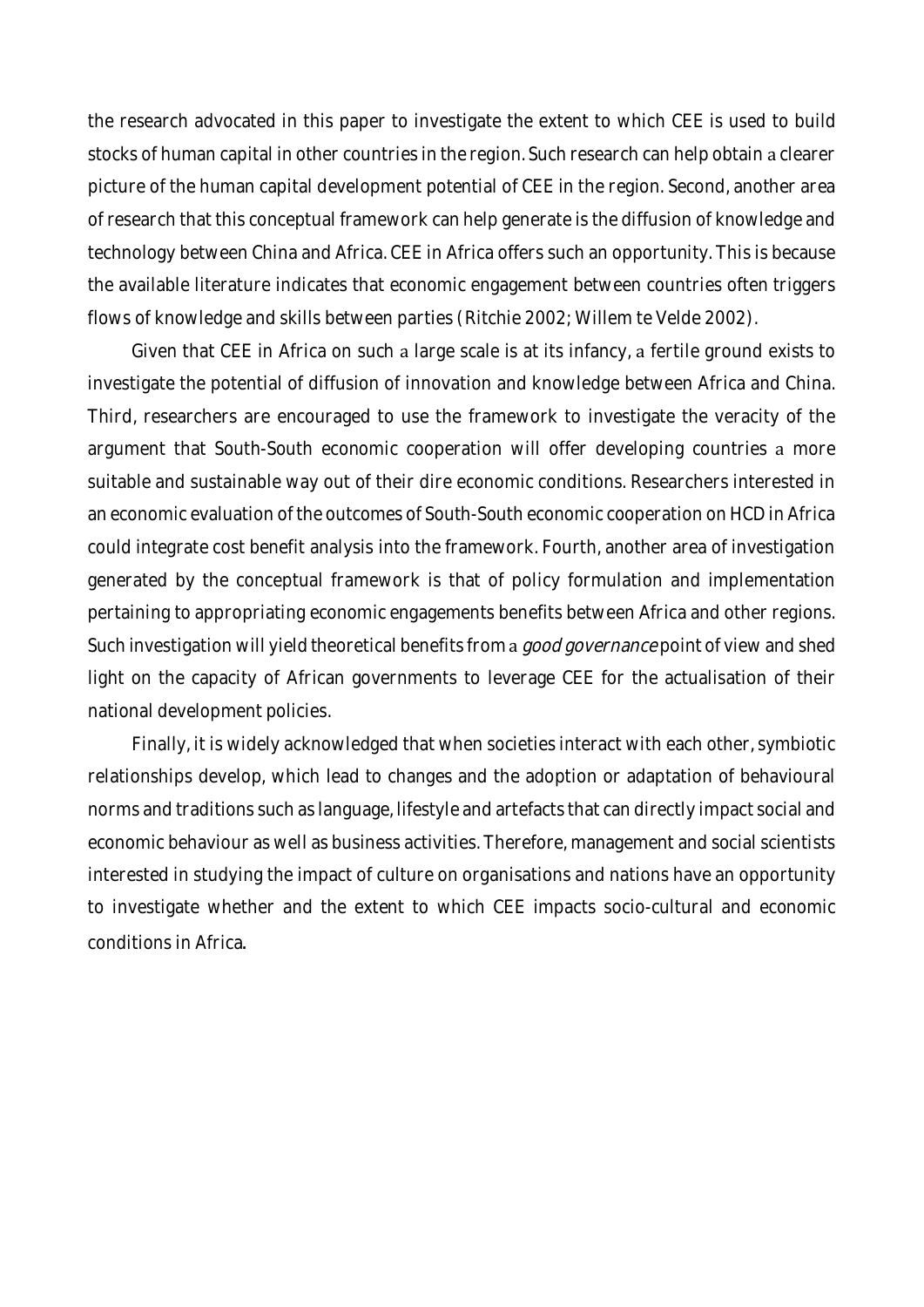### **References**

- Agbebi, M., and Virtanen, P. 2017. 'Dependency Theory:  $A$  Conceptual lens to Understand China's Presence in Africa? Forum for Development Studies Accessed February 24, 2017. http://dx.doi.org/10.1080/08039410.2017.1281161.
- Ajakaiye, O. "China and Africa: Opportunities and Challenges." Paper presented at the African Union Task Force on Strategic Partnership between Africa and the Emerging Countries of the South, Addis Ababa, Ethiopia. September 11–13, 2006.
- Alessi, C., and Xu, B. "China in Africa" CFR Backgrounders, Council on Foreign Relations, April 27, 2015. Accessed November 16, 2016. http://www.cfr.org/china/china-africa/p9557
- Aliaga, A.O. 'Human Capital, HRD and the Knowledge Organization." In Academy of Human Resource Development Conference Proceedings. February 28 - March 4, 2001 (pp. 427– 434), edited by O. A. Aliaga. AHRD: Baton Rouge, LA. Accessed January 10, 2015. http://files.eric.ed.gov/fulltext/ED453406.pdf
- Amanor, K. 2013. "South-South Cooperation in Africa: Historical, Geopolitical and Political Economy Dimensions of International Development." IDS Bulletin, 44(4): 20-30.
- Amin, S. 1990. *Delinking: Towards a Polycentric World*. London, New Jersey: Zed Books Ltd.
- Amin, S. 1994. Re-Reading the Postwar Period, An Intellectual Itinerary. Translated by Michael Wolfers. New York: Monthly Review Press.
- Asiedu, E. 2002. "On the Determinants of Foreign Direct Investment to Developing Countries: Is Africa Different?" World Development, 30(1): 107-119.
- Ayodele, T., and Sotola, O. 2014. "China in Africa: An Evaluation of Chinese Investment." Initiative for Public Policy Analysis. Accessed January 10, 2015. http://www.ippanigeria.org/china\_africa\_working.pdf
- Becker, G.S. 1964. Human Capital: A Theoretical and Empirical Analysis with Special Reference to Education. New York: Columbia University Press.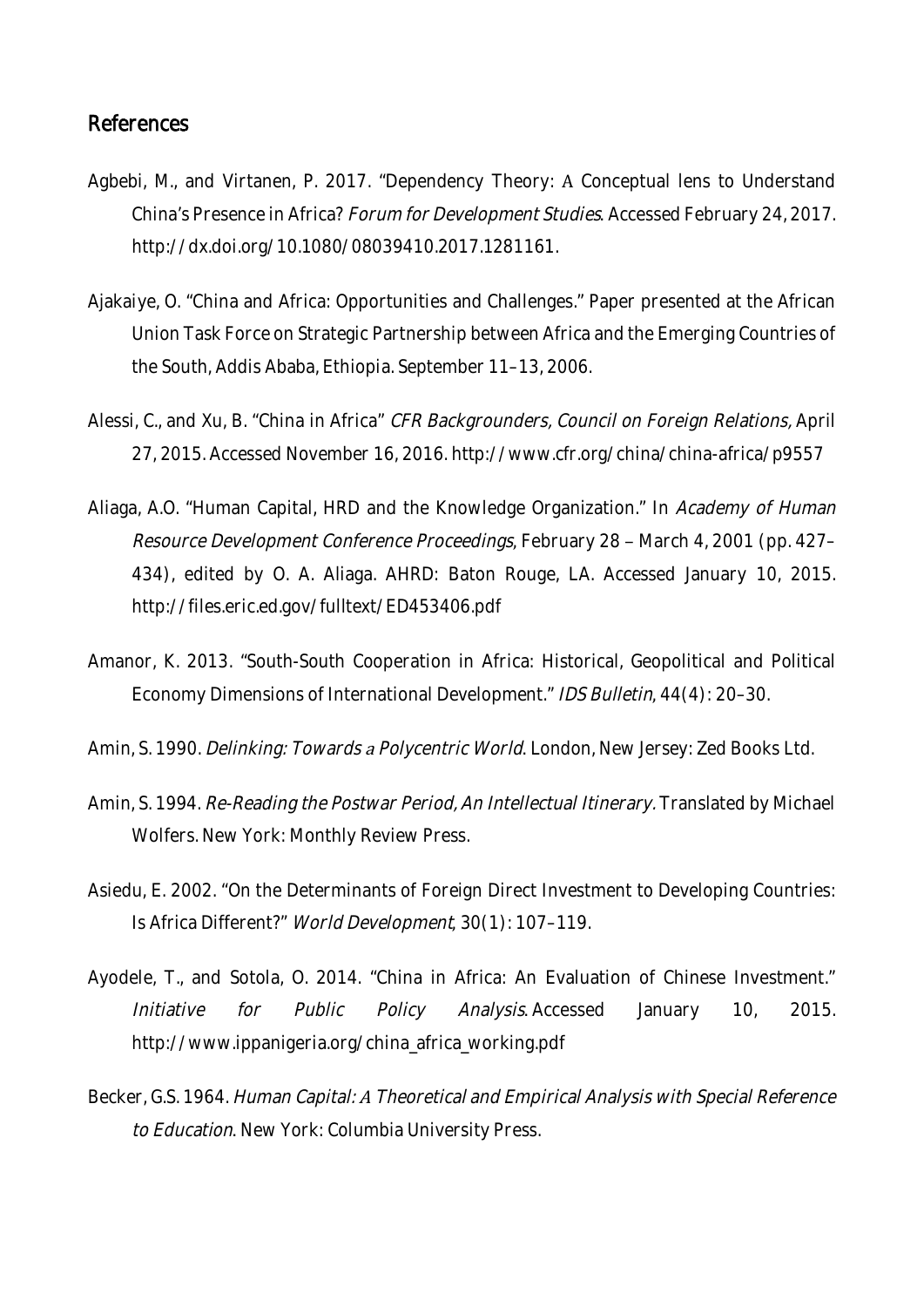Becker, G.S. 1993. Nobel lecture: The Economic Way of looking at Behaviour. Journal of Political Economy, 101: 385–409.

Bello, W. 2002. Deglobalization: Ideas for a New World Economy. London: Zed Books.

- Blomström, M., and Kokko, A. 2002. "FDI and Human Capital: A Research Agenda". OECD Development Centre Working Paper. No. 195. Accessed August 15, 2014. http://www.oecd.org/dev/1950227.pdf
- Boateng, A., and Glaister, W. 2002."Performance of International Joint Ventures: Evidence from West Africa." International Business Review. 11(5): 523-54.
- Boddewyn, J., and Brewer, T. 1994. "International Business Political Behaviour: New Theoretical Directions." Academy of Management Review. 19(1): 119-143.
- Brautigam, D. "Chinese Manufacturing Investments in Africa: Trends, Challenges and Opportunities." In China-Africa:  $A$  Maturing Relationship? Growth, Change and Resilience, DEGRP Policy Essays, May 20, 2016, edited by Linda Calabrese, 24–26. Accessed November 17, 2016. https://static1.squarespace.com/static/5167f6a2e4b0f1cbdee8d1c0/t/573f1c2df699b b30df21f38b/1463753783145/DEGRP+China-Africa+essays+May+2016.pdf
- Calabrese, L. Introduction: China-Africa:  $A$  Maturing Relationship? Growth, Change and Resilience. DEGRP Policy Essays, May 20, 2016, edited by Linda Calabrese, 5–6. Accessed November 17, 2016. https://static1.squarespace.com/static/5167f6a2e4b0f1cbdee8d1c0/t/573f1c2df699b b30df21f38b/1463753783145/DEGRP+China-Africa+essays+May+2016.pdf
- Cardoso, F.H., and Faletto, E. 1979. Dependency and Development. Berkeley: University of California Press.
- CARI (China Africa Research Initiative). 2016a. Data: China-Africa Trade 1992–2015. Accessed November 16, 2016. http://www.sais-cari.org/data-china-africa-trade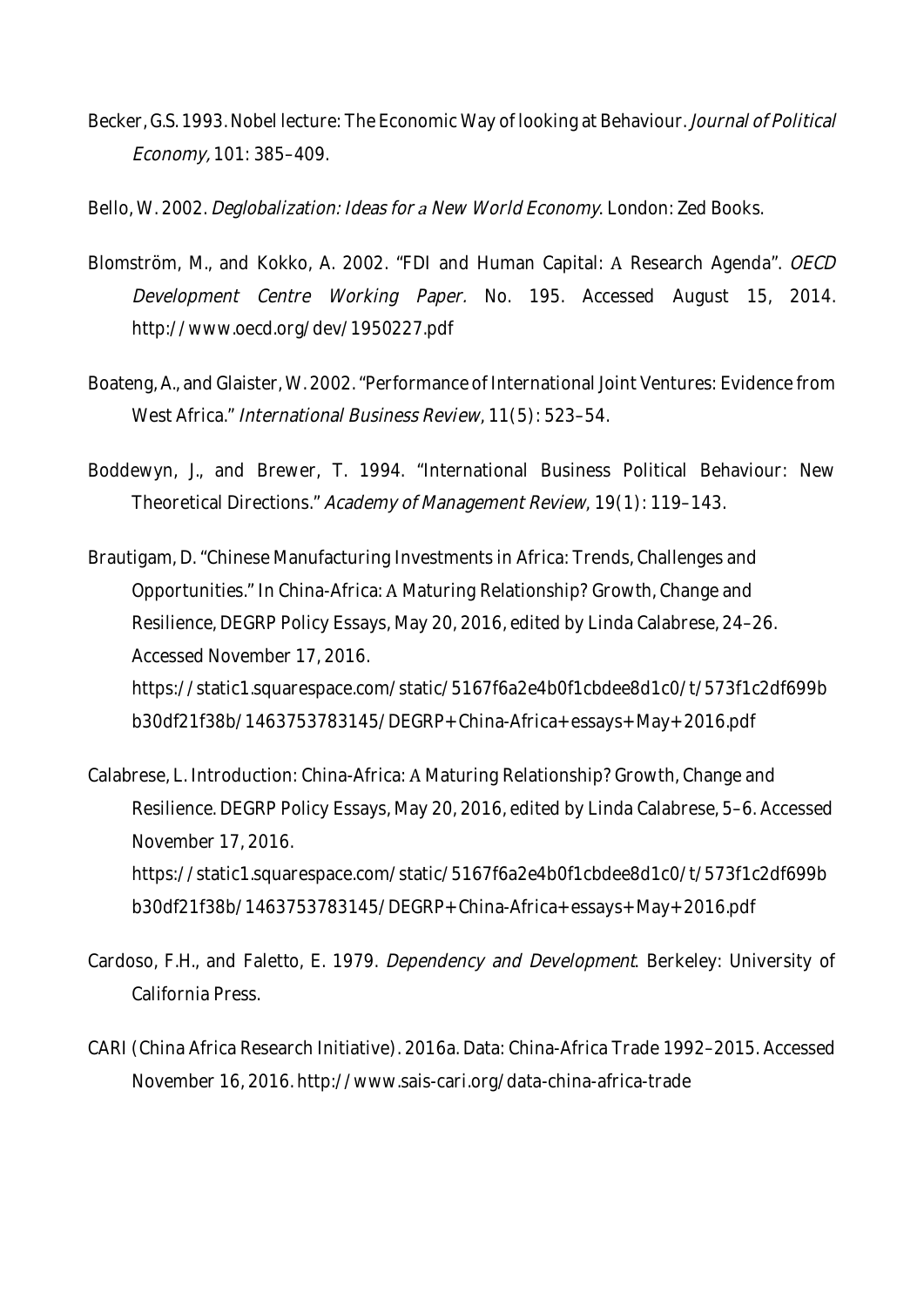- CARI (China Africa Research Initiative). 2016b. Data: Chinese Investment in Africa 2003–2014. Accessed November 16, 2016. http://www.sais-cari.org/data-chinese-and-american-fdito-africa
- Chen, W., Dollar, D., and Tang, H. 2015. "Why is China Investing in Africa? Evidence from the Firm Level." Brookings Institution Research Paper. Accessed September 5, 2015. http://www.brookings.edu/~/media/research/files/papers/2015/08/why-china-isinvesting-in-africa/why-is-china-investing-in-africa.pdf
- Chen, Y., Sun, I., Ukaejiofo, R., Xiaoyang, T., and Brautigam, D. 2016. "Learning from China? Manufacturing, Investment and Technology Transfer in Nigeria." Working Paper 2. SAIS China-Africa Research Initiative. Accessed November 16, 2016. https://static1.squarespace.com/static/5652847de4b033f56d2bdc29/t/575ab816e70 7eb2bbd884091/1465563159778/Chen\_Nigeria+working+paper.pdf
- Chilcote, R. 1984. *Theories of Development and Underdevelopment*. Boulder: Westview Press.
- Corkin, L. 2013. Uncovering African Agency: Angola's Management of China's Credit Lines. Farnham: Ashgate.
- Davies, H., and Ellis, P. 2000. 'Porter's 'Competitive Advantage of Nations': Time for a Final Judgment?". Journal of Management Studies 37(8): 1189-1213.
- Desai, R., and Vreeland, J. 2011. "Global Governance in Multipolar World: The Case for Regional Monetary Funds". *International Studies Review*, 13(1): 109–121.
- Desai, R., and Vreeland, J. 2014. "What the New Bank of BRICS is all About." Washington Post, July 17, 2014. Accessed August 2, 2014. http://www.washingtonpost.com/blogs/monkey-cage/wp/2014/07/17/what-thenew-bank-of-brics-is-all-about/
- dos Santos, T. 1970. "The structure of Dependence." American Economic Review, 60(2): 231– 236.
- Engelbrecht, H. 2003. "Human Capital and Economic Growth: Cross-section Evidence for OECD countries". Economic Record 79 (Special Issue): 40-51.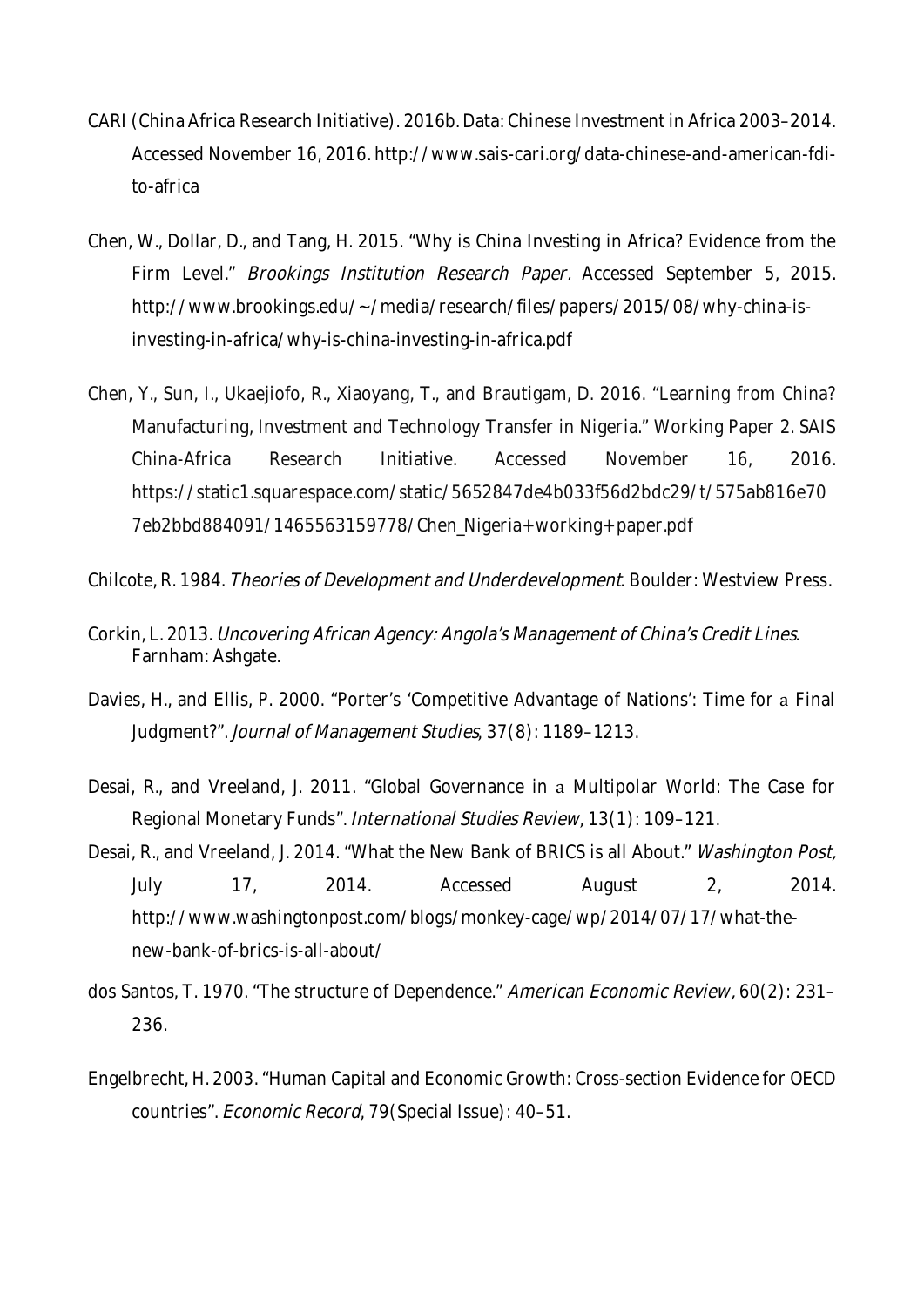Eom, J., Hwang, J., Xia, Y., and Brautigam, D. "Looking Back and Moving Forward: An Analysis of China-Africa Economic Trends and the Outcomes of the 2015 Forum on China-Africa Cooperation." Policy Brief 09/2016. The SAIS China Africa Research Initiative. Accessed November 16, 2016. http://static1.squarespace.com/static/5652847de4b033f56d2bdc29/t/56aa3a95a12f4

4bc3732d26e/1453996965486/CARI\_PolicyBrief\_9\_Jan2016

Ferraro, V. 2008. "Dependency Theory: An Introduction." The Development Economics Reader, edited by Giorgio, S. London: Routledge, pp. 58–64.

Frank, A.G. 1966. "Development of Underdevelopment." Monthly Review, 18(4): 17-21.

- Fordelone, T.T. 2009. "Triangular Co-operation and Aid Effectiveness." OECD. Accessed January 3, 2015. http://www.oecd.org/dac/46387212.pdf
- Furtado, C. 1973. 'Elements of a Theory of Underdevelopment The Underdeveloped Structure." In Underdevelopment and Development: The Third World Today, edited by Bernstein, H. Harmondsworth: Penguin, pp. 33–43.
- Hall, R., and Jones, C. 1999. "Why Do Some Countries Produce So Much More Output per Workers than Others?" The Quarterly Journal of Economics 114(1): 83–116.
- Held, D., McGrew, A., Goldblaft, D., and Perroton, J. 1999. Global Transformation: Politics. Economics and Culture. Cambridge: Polity Press.
- Hanauer, L., and Morris, L. 2014. "China in Africa, Implications of a Deepening Relationship." Research Brief. California: Rand Corporation. Accessed 21 February 2014. http://www.rand.org/content/dam/rand/pubs/research\_briefs/RB9700/RB9760/RAN D\_RB9760.pdf
- Hirst, P., and Thompson, P. 1999. Globalization in Question: The International Economy and the Possibility of Governance Cambridge: Polity Press.

Hoogvelt, A. 1984.The Third World in Global Development. London: Macmillan.

Jelinek, M. 1992. "The Competitive Advantage of Nations." Administrative Science Quarterly. 37(3): 507–510.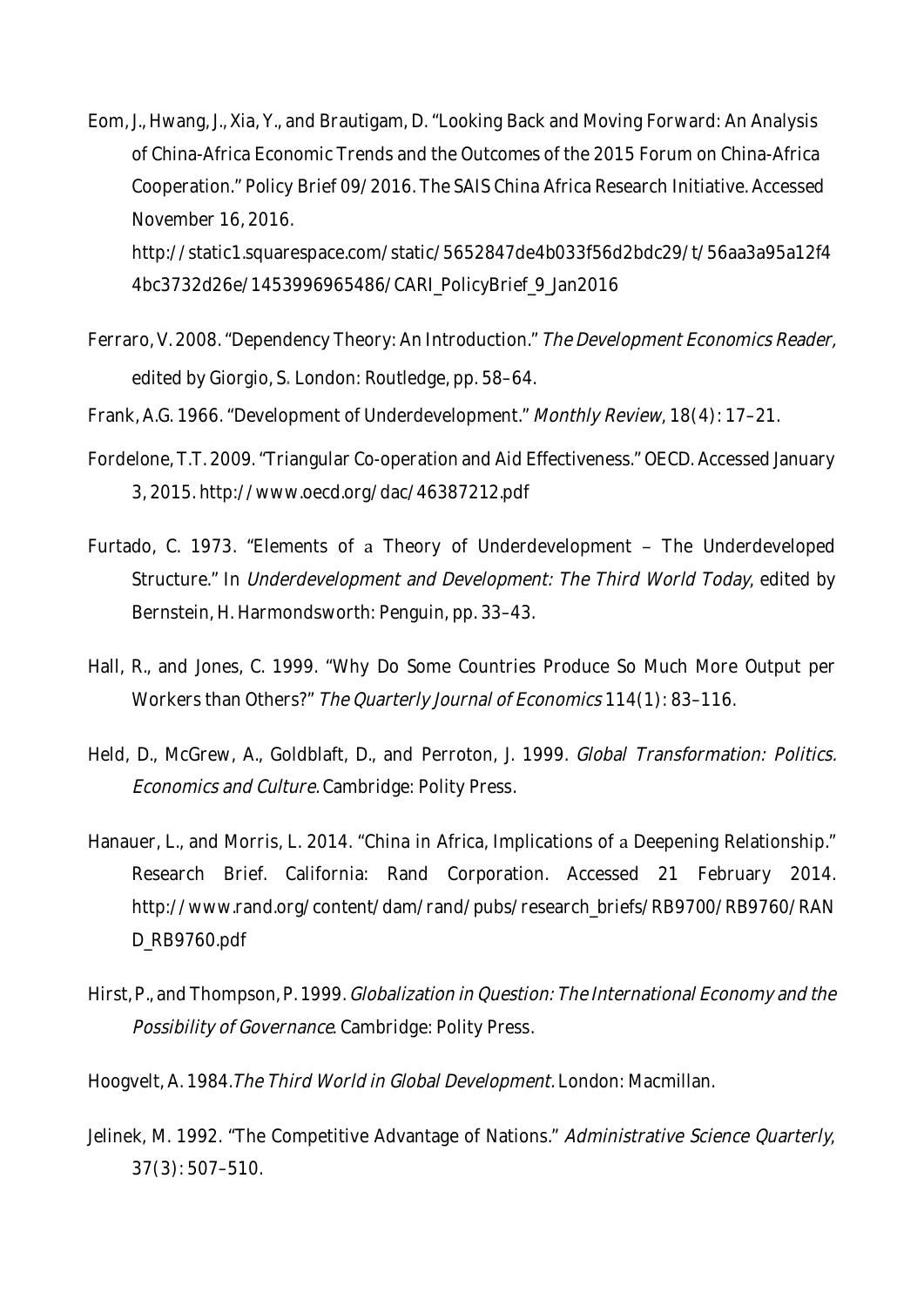- Jules, T.D., and Morais de Sá $e$  Silva, M. 2008. "How Different Disciplines have approached South-South Cooperation and Transfer." Society for International Education Journal, 5(1): 45-64.
- Kaplinsky, R., McCormick, D., and Morris, M. 2006. The Impact of China on Sub-Saharan Africa. Brighton: Institute of Development Studies.
- Krueger, A.O. 1968. "Factor Endowments and Per Capita Income Differences among Countries." Economic Journal, 78(311): 641–659.
- Krueger, A.O. 1984. "Trade Policies in Developing Countries." In Handbook of International Economics: Volume 1, edited by Jones, R.W., and P. B. Kenen. Elsevier: Amsterdam, pp. 519–569
- Kwon, D. "Human Capital and its Measurement." Paper presented at the 3rd OECD World Economic Forum on Statistics, Knowledge and Policy, Building Visions, Improving Life. Busan, Korea, October 27–30, 2009. Accessed October 22, 2014. http://www.oecd.org/site/progresskorea/44109779.pdf
- Leung, K., Bhagat, R., Buchan, N., Erez, M., and Gibson, C. 2005. "Culture and International Business: Recent Advances and their Implications for Future Research." Journal of International Business Studies,36,357–378.
- Lin, J.Y. "How to Jumpstart Industrialisation and Economic Transformation in Africa in China-Africa:  $A$  Maturing Relationship?" In China-Africa:  $A$  Maturing Relationship? Growth, Change and Resilience, DEGRP Policy Essays, May 20, 2016 edited by Linda Calabrese, 8– 12. Accessed November 17, 2016. https://static1.squarespace.com/static/5167f6a2e4b0f1cbdee8d1c0/t/573f1c2df699b b30df21f38b/1463753783145/DEGRP+China-Africa+essays+May+2016.pdf
- Liu, X., and Song, H. 1997. "China and the Multinationals  $A$  Winning Combination." Long Range Planning, 30(1): 74–83.
- Lumumba-Kasongo, T.2010. "A Reflection on the Bandung Conference in the Era of Liberal Globalization." CODESRIA Bulletin. Nos  $3\,8$  4: 32-39.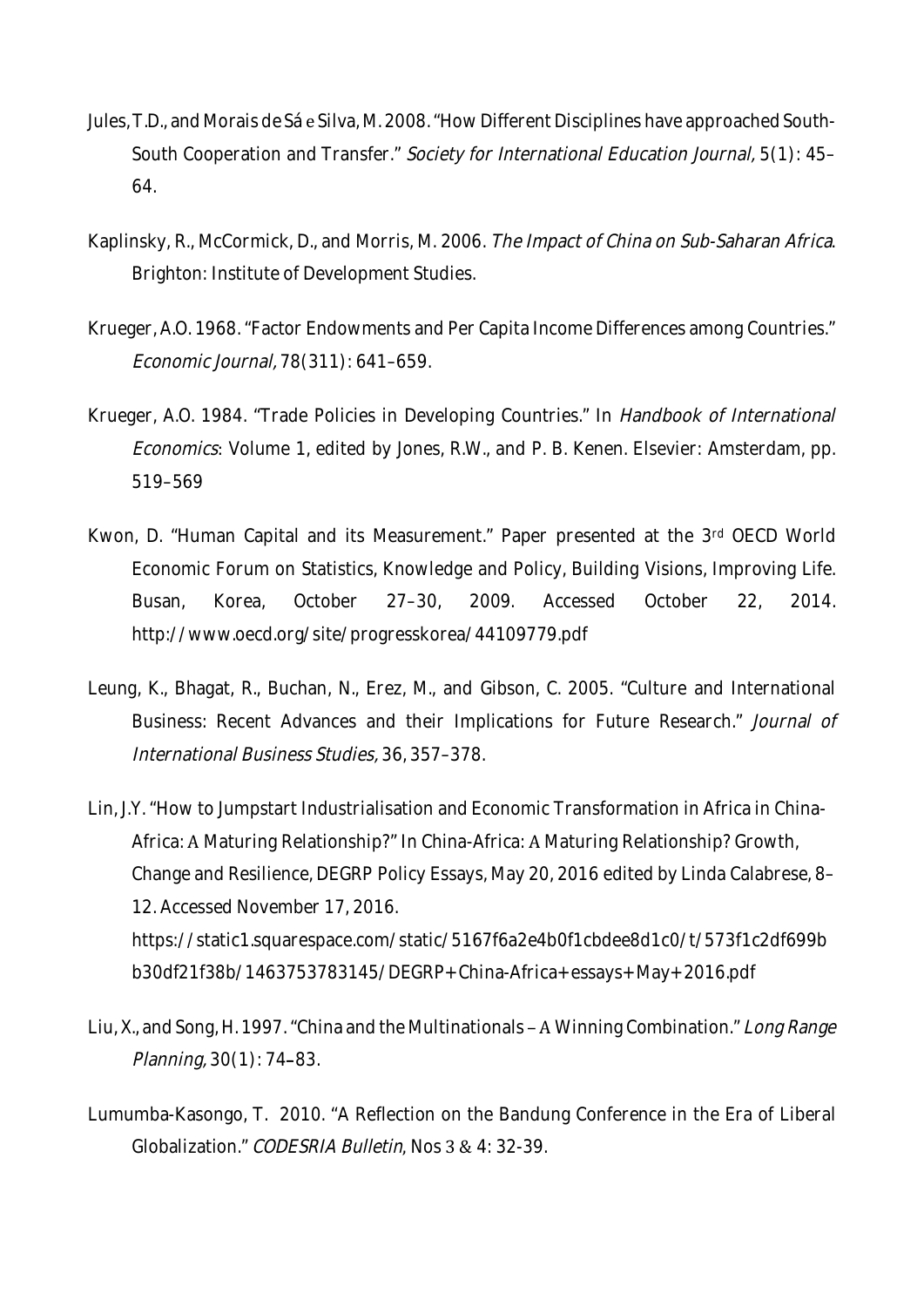- Lumumba-Kasongo, T. 2011. "China-Africa Relations: A Neo-Imperialism or a Neo-Colonialism? A Reflection." African and Asian Studies 10(2-3): 234-266.
- Lumumba-Kasongo, T.2015. "Rethinking the Bandung conference in an Era of 'unipolar liberal globalization' and movements toward a 'multipolar politics'." Bandung: Journal of the Global South 2(9): 1-17.
- Lynham, S., and Cunningham, P. 2006. "National Human Resource Development in Transitioning Societies in the Developing World: Concept and Challenges." Advances in Developing Human Resources, 8(1): 116–135.
- Meyer, K.E. 2001. "Institutions, Transaction Costs, and Entry Mode Choice in Eastern Europe." Journal of International Business Studies, 32(2): 357–367.
- Mincer, J. 1981."Human Capital and Economic Growth." National Bureau of Economic Research. Working Paper no. 803, Nov 1981.
- Mohan, G., and Lampert, Ben. 2013. "Negotiating China: Reinserting African Agency into China-Africa Relations." African Affairs, 112(446): 92–110.
- Mohan, G. "Beyond Resources Dependency in Africa? Developing Linkages for Industrialisation." In China-Africa: A Maturing Relationship? Growth, Change and Resilience, DEGRP Policy Essays May 20, 2016 edited by Linda Calabrese, 20–23. Accessed November 17, 2016. http://degrp.squarespace.com/publicationsprogramme/2016/5/20/china-africa-a-maturing-relationship-growth-change-andresilience
- Morais de Sá e Silva, M. 2009. 'South-South Cooperation Past and Present Conceptualization and Practice", in South-South Cooperation in Education and Development, edited by L. Chisholm and G. Steiner-Khamsi, 39–59. New York: Teachers College Press.
- Morris, M., Kaplinsky, R., and Kaplan, M. 2012. "One Thing Leads to Another Commodities, Linkages and Industrial Development." Resources Policy, 37(4): 408–416.
- Namkoong, Y. 1999. "Dependency Theory: Concepts, Classifications, and Criticisms." International Area Review, 2(1): 121-150.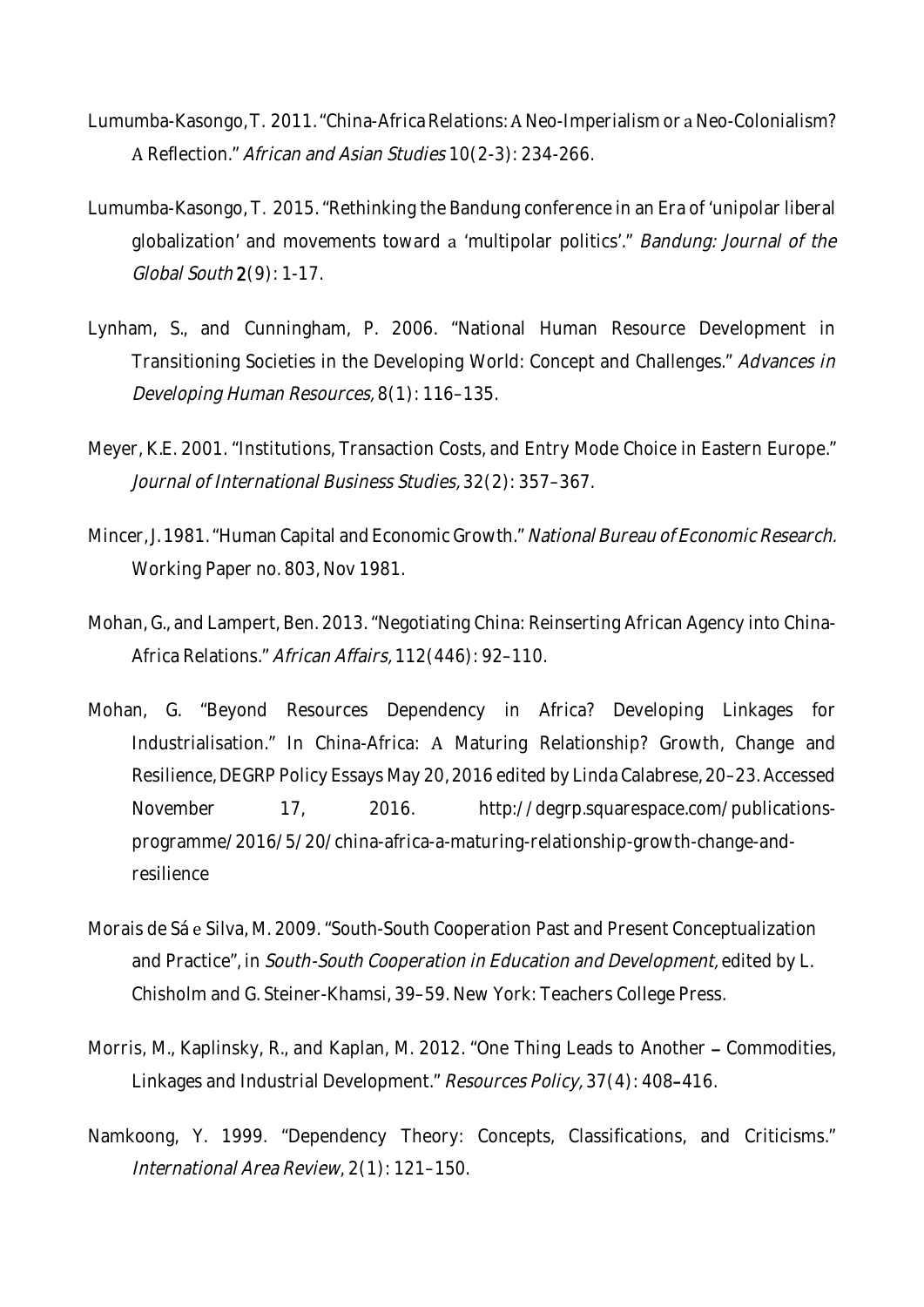- Nierop, T. 1994. Systems and Regions in Global Politics: An Empirical Study of Diplomacy, International Organization and Trade 1950-1991. Chichester: John Wiley.
- Nordhaug, O. 1993. *Human Capital in Organizations: Competence, Training and Learning* Norway: Scandinavian University Press.
- Oyejide, T.A., Bankole, S.A., and Adewuyi, A.O. 2009. "China-Africa Trade Relations: Insights from AERC Scoping Studies." European Journal of Development Research, 21(4): 485– 500.
- Peng, M., Wang, Y., and Jiang, Y. 2008."An Institution-based View of International Business Strategy: A Focus on Emerging Economies." Journal of International Business Studies, 39,920–936.
- Pigato, M., and Tang, W. 2015."China and Africa: Expanding Economic Ties in an Evolving Global Context." World Bank, Investing in Africa Forum Accessed November 16, 2016. http://www.worldbank.org/content/dam/Worldbank/Event/Africa/Investing%20in% 20Africa%20Forum/2015/investing-in-africa-forum-china-and-africa-expandingeconomic-ties-in-an-evolving-global-context.pdf
- Porter, Michael E. 1990. "Competitive Advantage of Nations." Harvard Business Review, March-April, 1990, 73–91.
- Prebisch, R. 1968. Towards a Global Strategy of Development. New York: UN.
- Prebisch, R. 1980. "The Dynamics of Peripheral Capitalism." In Democracy and Development in Latin America edited by Louis Lefeber and Lisa L. North. Toronto: Studies on the Political Economy, Society and Culture of Latin America and the Caribbean, pp. 21–27.
- Psacharopoulos, G., and Woodhall, M. 1985. Education for Development: An Analysis of **Investment Choices Oxford: Oxford University Press.**
- Reiter, S.L., and Steensma, H.K. 2010. "Human Development and Foreign Direct Investment in Developing Countries: The Influence of FDI Policy and Corruption." World Development 38(12): 1678–1691.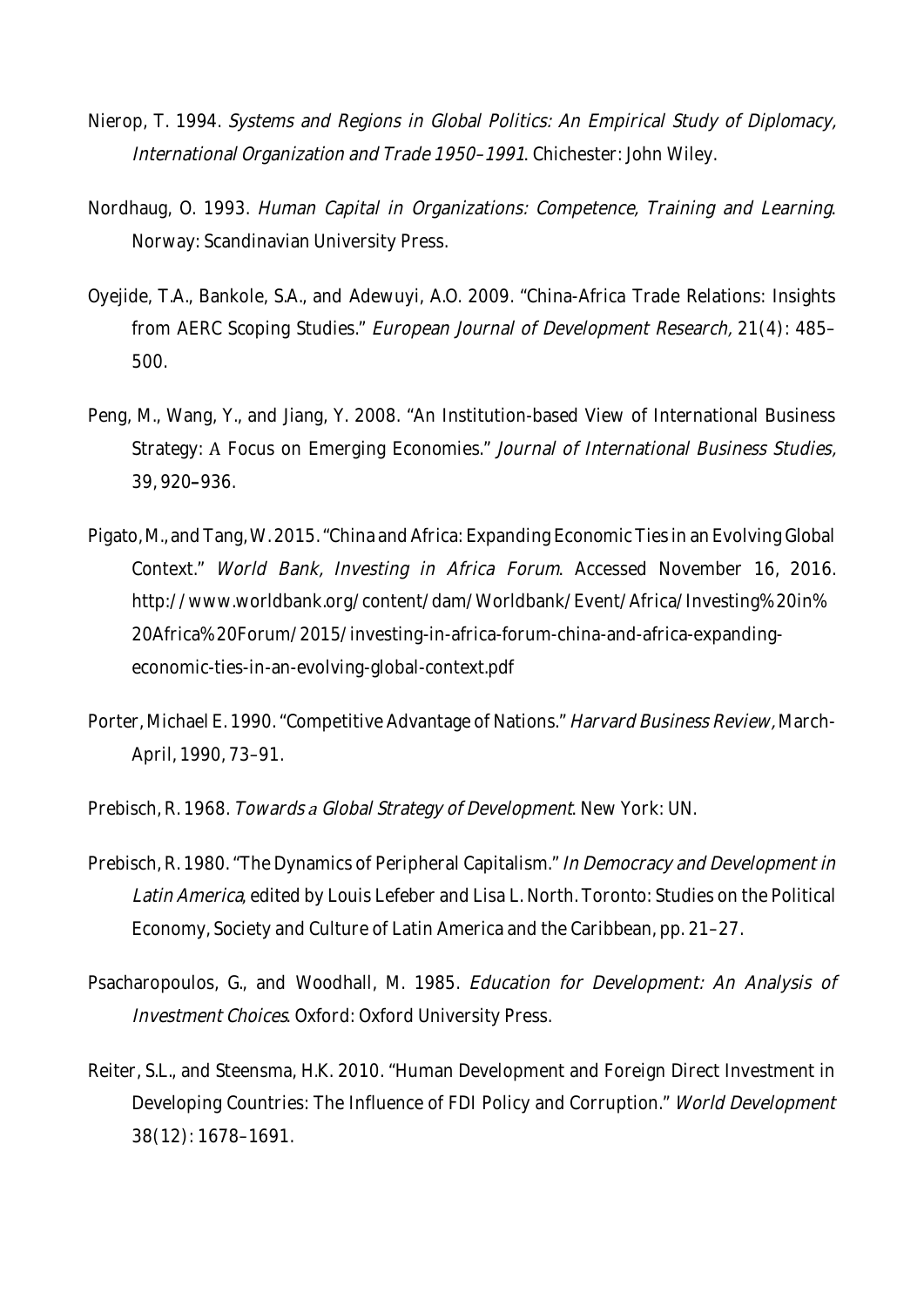- Renard, M. 2011. "Chinese Trade and FDI in Africa." African Development Bank Group Working *Paper Series*. No. 126. Accessed October 11, 2013. http://www.afdb.org/fileadmin/uploads/afdb/Documents/Publications/Working%201 26.pdf
- Ritchie, B. 2002. "Foreign Direct Investment and Intellectual Capital Formation in Southeast Asia." OECD Development Centre. Working Paper No. 194. Accessed November 1, 2013. http://www.oecd.org/dev/1949901.pdf
- Rosseel, P., De Corte, E., Blommaert, J., and Verniers, E. 2009. Approaches to North-South, South-South and North-South-South Collaboration: A Policy Document Accessed November 17, 2014. https://lirias.kuleuven.be/bitstream/123456789/229636/1/POLICY\_PAPER\_VLIR\_UW

C\_NSS.pdf

Rugman, A., and Hodgetts, R. 1995. *International Business: A Strategic Management Approach*. New York: McGraw-Hill.

Scholte, J. 2005. Globalization: A Critical Introduction. London: Macmillan.

Schultz, T. 1961. "Investment in Human Capital." The American Economic Review, 51(1): 1-17.

Sohn, I. 2012. "Toward normative fragmentation: An East Asian financial architecture in the post-global crisis world." Review of International Political Economy 19(4): 586–608.

Stiglitz, J. 2006. *Making Globalization Work.* New York: W.W. Norton & Company.

Stone, D. 1999. "Learning Lessons and Transferring Policy across Time, Space and Disciplines." Politics, 19(1): 51–59.

Sunkel, O. 1972. "Big Business and 'Dependencia'." Foreign Affairs, 50: 517–531.

- Wallerstein, E. 1974. "Dependence in an Interdependent World: The Limited Possibilities of Transformation within the Capitalist World Economy." African Studies Review, 17(1): 1– 26.
- Wang, J. 2007. "What Drives China's Growing Role in Africa?" IMF Working Paper. International Monetary Fund: Washington, D.C.